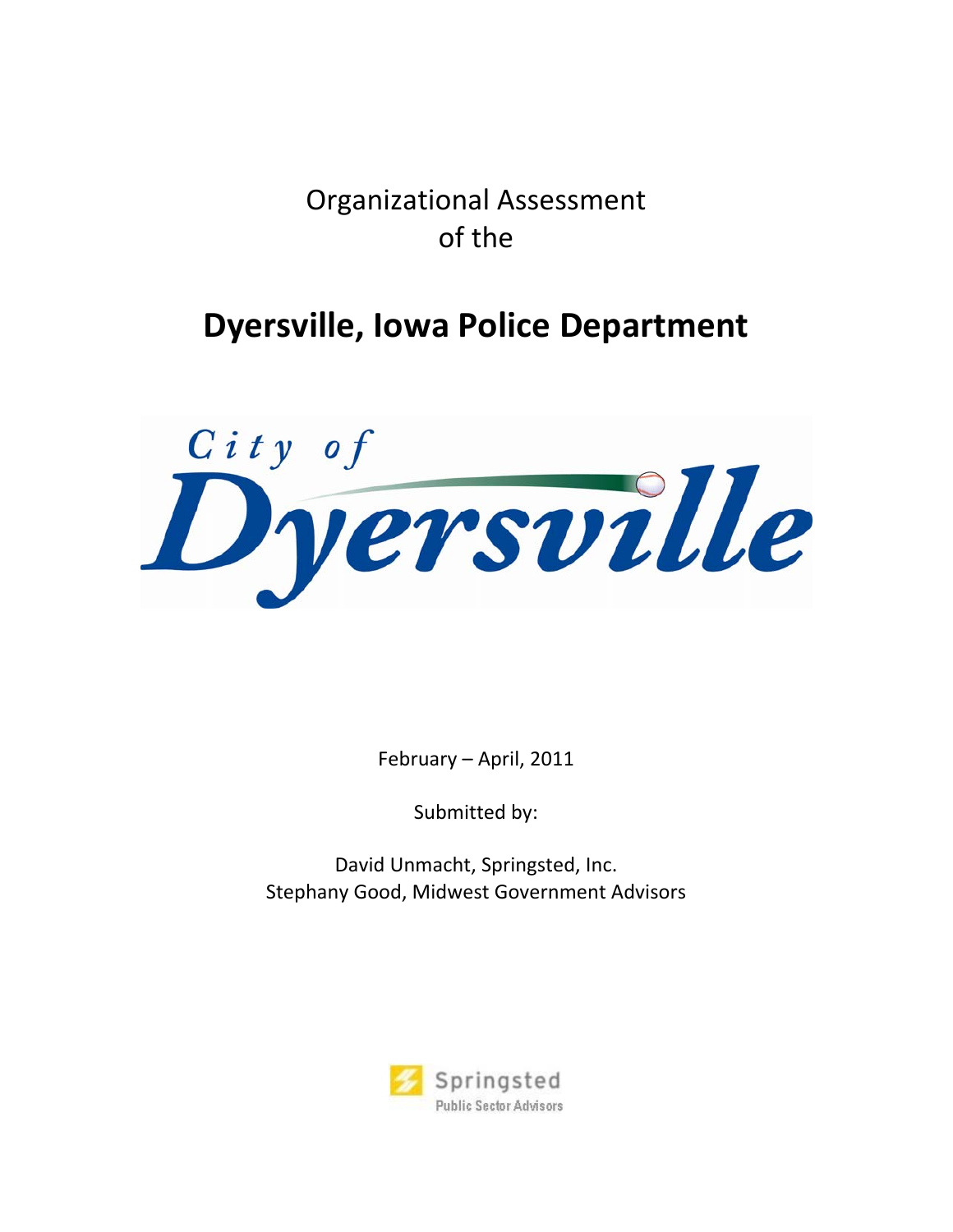### **Letter of Transmittal**

April 15, 2011

The Honorable James A Heavens, Mayor City of Dyersville 340 First Avenue East Dyersville, Iowa 52040

Re: Organizational Assessment of the Dyersville, Iowa Police Department

Dear Mayor Heavens:

On behalf of my partner, Stephany Good, I would like to thank you for allowing the two of us to participate in the Police Department Organizational Assessment. The experience was both professionally and personally rewarding for both of us. The City of Dyersville is an outstanding community with a great future.

The summary of our work is contained within the attached report that incorporates our findings and recommendations. We hope that the greatest value you find in this report is its basis as a foundation to improve and enhance the short and long-term effectiveness of the police department and overall law enforcement in your community.

I would like to thank you, members of the Public Safety Committee, City Administrator Mick Michel, community members and staff of the Police Department for your accessibility, information, and honesty in our meetings and conversations. We could not have completed the analysis and findings without the input of many people who have knowledge about the City and the Department. To that end, we wish each of you success as you move forward with your review of the information and discussion on the policy recommendations identified within the report.

Thank you again for the opportunity to be involved in helping the Dyersville community. Please contact either Stephany Good at [sgood@mngadvisors.com](mailto:sgood@mngadvisors.com) or 952-292-2002 or myself at [dunmacht@springsted.com](mailto:dunmacht@springsted.com) or 651-223-3047 at any time if you want to discuss any aspect of our work.

Respectfully submitted,

1.XT.LK

David Unmacht Springsted Incorporated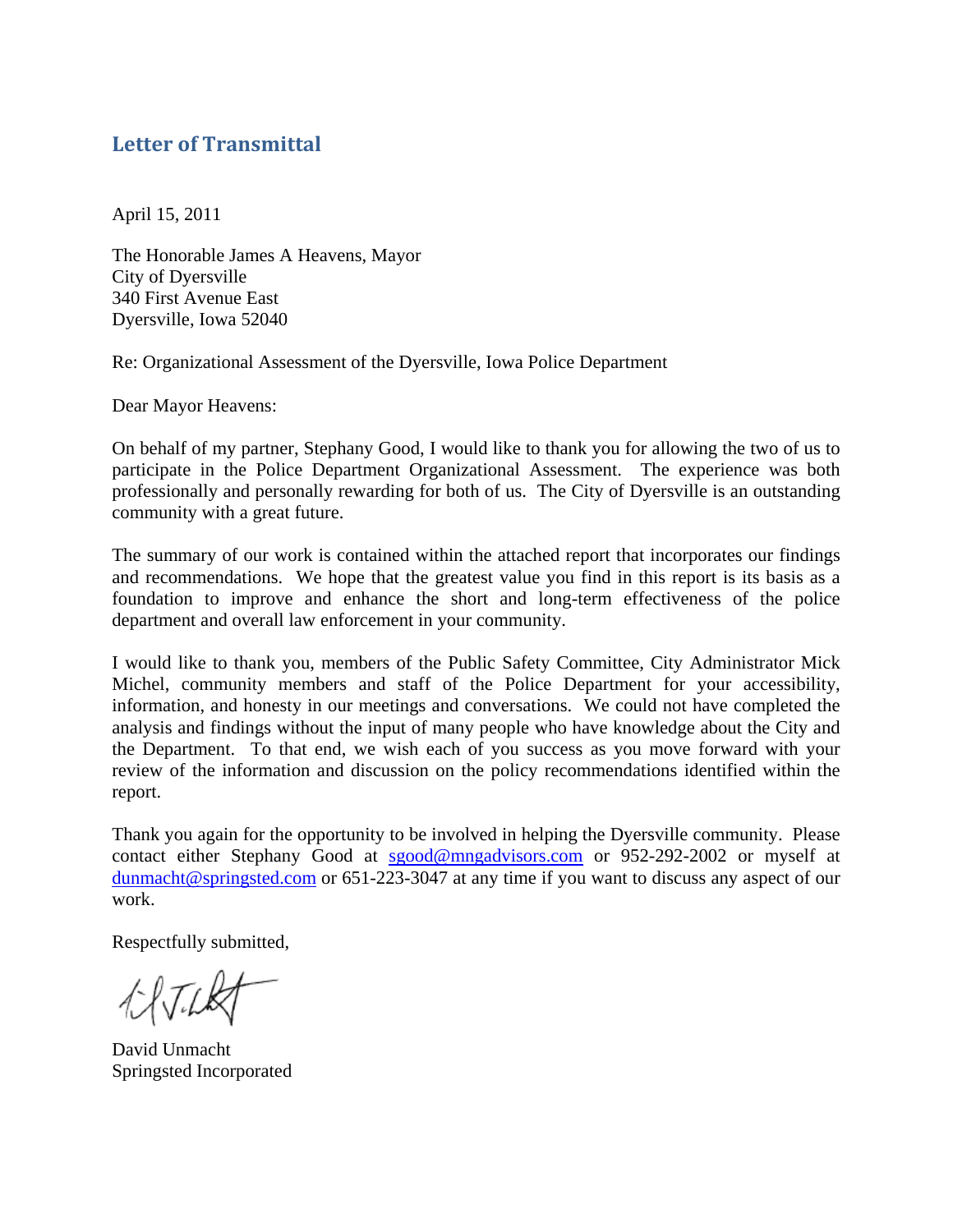## **Contents**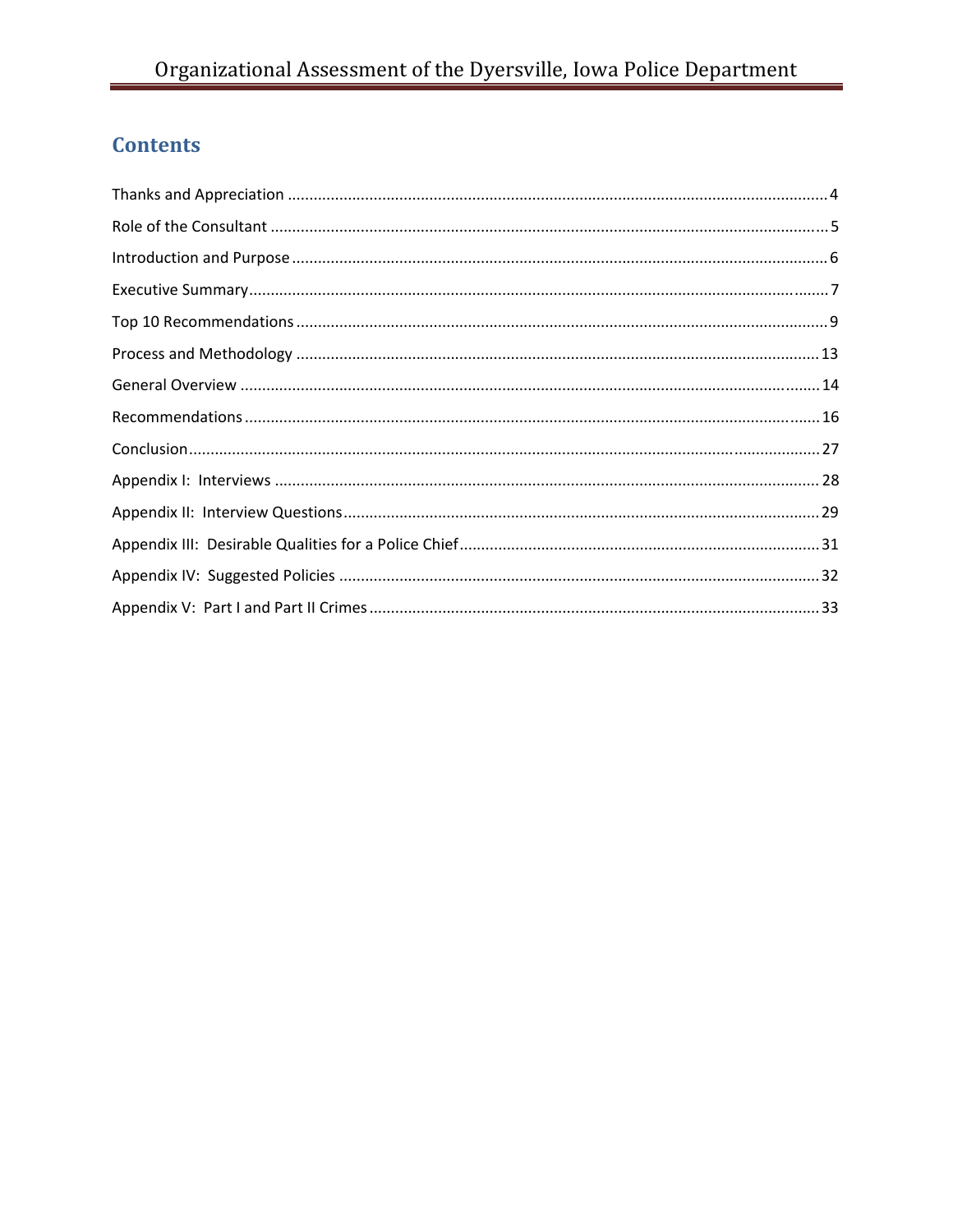### <span id="page-3-0"></span>**Thanks and Appreciation**

We would like to thank Mayor Jim Heavens, City Council Members Molly Evers, Robert (Gar) Kramer, Bob Platz, Mike English and Dan Willenborg, City Administrator Mick Michel, Dyersville Police Department members: Police Chief Martin Botts, Captain Brent Schroeder, Sergeant, Mike Comer, officers Dan Recker, Brent Fox, Clayton Miller, Brian Wiskus, and Johanna Kuhlman and their representative, Dyersville Fire and Emergency Medical Services, Christine Corken, Dubuque County Attorney's Office, the Dubuque and Delaware County Sheriff's Offices and community members for their cooperation and assistance in this project. We were impressed with your candor, honesty, and willingness to express sincere opinions and perspective regarding our questions and discussion topics. Each person was instrumental in ensuring that this assessment could be conducted in a timely and productive manner. In addition we want to thank the city administration staff for their help in meeting arrangements, logistics and support during our on site visit. The staff was professional, helpful, and courteous.

Your support of this effort, to enhance the overall effectiveness of the Dyersville Police Department is greatly appreciated.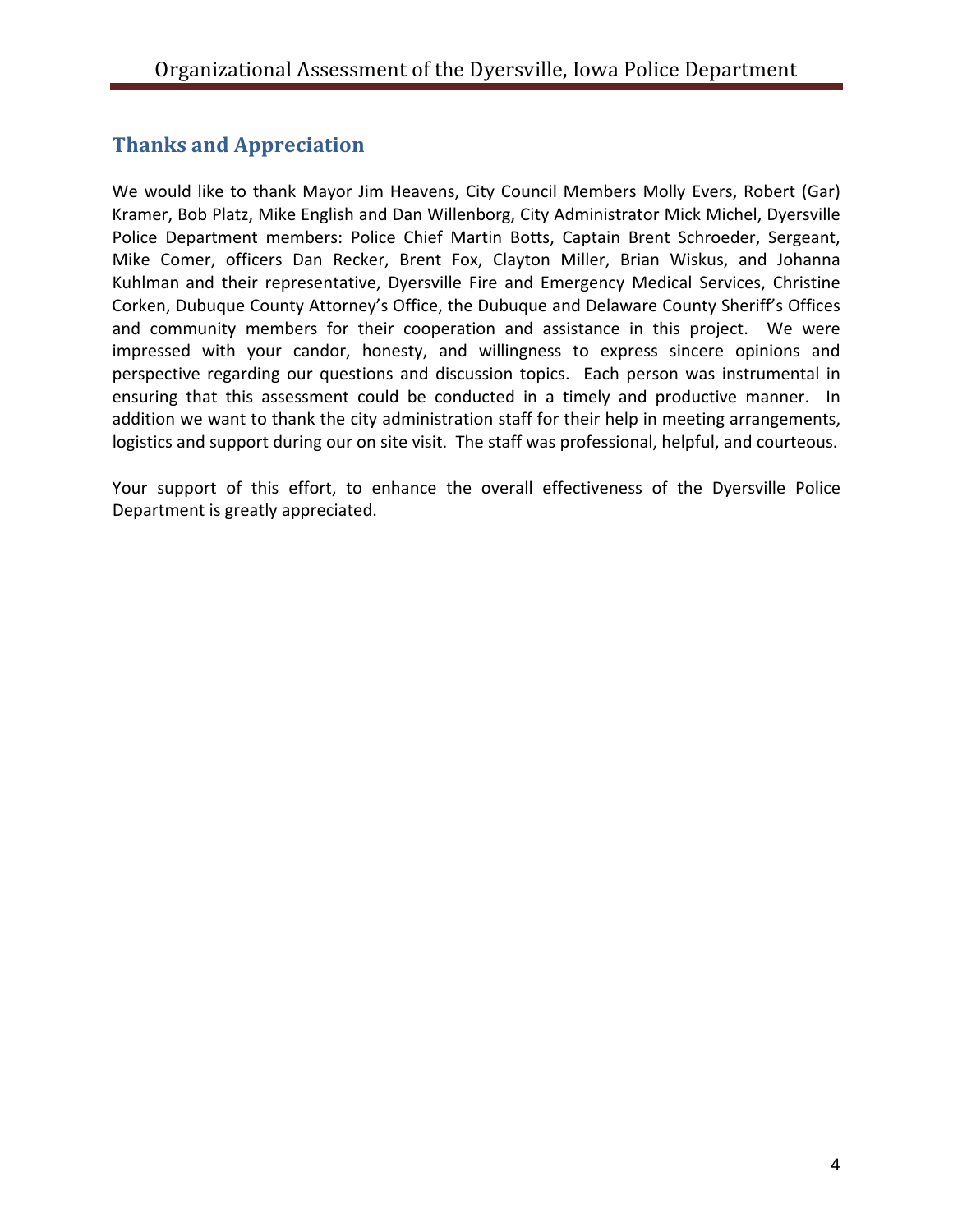### <span id="page-4-0"></span>**Role of the Consultant**

When an *outside* organizational assessment is requested by a governmental entity to review the operations of a department, it is often the result of a problem(s), and/or concerns about the efficiency and/or effectiveness of a service or program. In our experience and profession, we have learned that these assessments are not always fully understood by sponsoring entities and that – within an entity itself – expectations of the consultant can vary dramatically.

The cornerstone of this assessment was a two-day visit to Dyersville which included interactions with approximately twenty (20) people including elected officials, appointed officials, police representatives, the business community, community members at large, and significant community stakeholders, and a review of all available documents pertaining to the operation of the police department. It is impossible to identify and assess all issues or propose recommendations for all facets of a community's police department in that time frame. Our commitment and obligation is to conduct the most thorough, honest and comprehensive assessment within the parameters of the contract.

This report contains findings and recommendations that identify areas needing improvement and/or areas where the current practice needs affirmation by the City Council and Dyersville community. The topics are in the report either because they were identified by participants as areas negatively affecting the overall performance of the department, or because, in the authors' opinions, they are issues that are inhibiting the department from being the professional and progressive police agency the residents of Dyersville expect and desire.

Our process was credible, our interviews legitimate and our recommendations were not predetermined. Even though we heard many different perspectives and were encouraged to consider diverse viewpoints, it is important to point out that we were not given an agenda (by anyone) to substantiate nor were we given a specific outcome to validate.

We believe we have captured the essence of the culture and internal workings of the Dyersville Police Department.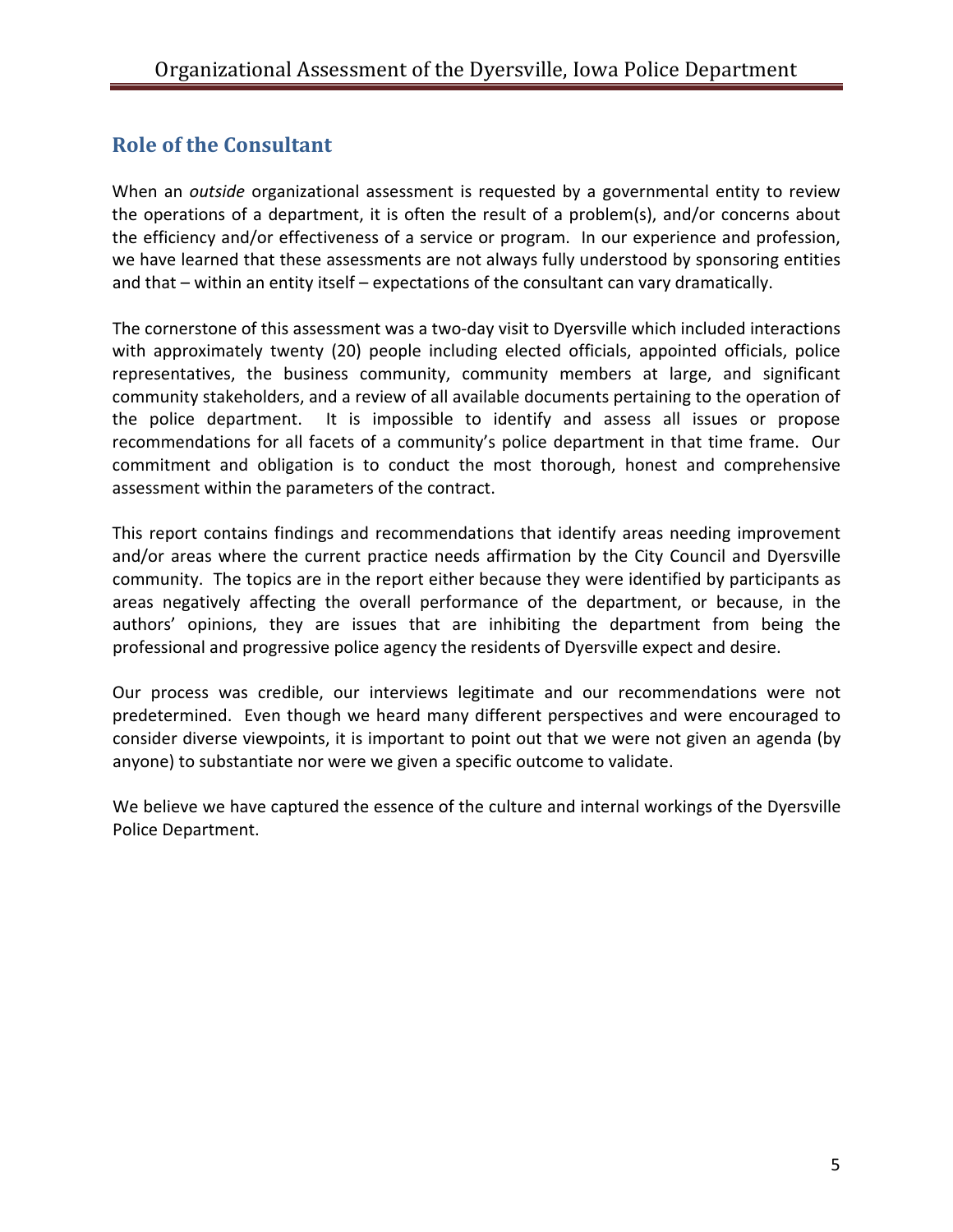### <span id="page-5-0"></span>**Introduction and Purpose**

The City of Dyersville, consistent with local governments across Iowa, is challenged with increasing needs, reduced budgets, fiscal stress, and competing public policy demands. These factors, woven together, require local officials to ask tough questions, review past practices, and seek new and innovative ideas. Dyersville has a history of conducting departmental reviews; within the past few years organizational assessments have been undertaken in the parks and recreation department, planning and zoning, the library department and the annual financial audits are also a consistent and important practice.

In today's fiscally challenging environment, local officials must pursue a course that reviews long-standing traditions and practices by analyzing all aspects of their business to find needed efficiencies in services and effectiveness in programs. Furthermore it is common to look at those areas or departments that are the most visible and/or the most costly to operate. Police departments routinely fit into this category and the City, like many of its peers, has raised questions which are being reviewed and analyzed by independent professional advisors.

Organizational assessments are often driven by an event, a set of activities or unique circumstances. In the City of Dyersville, the following five items contributed to the timing of this study:

- Fiscal challenges within the 2011‐2012 budget
- Health of the Police Chief
	- o The Chief is on medical leave; at present he does not have command authority or day‐to‐day responsibility for the department. The Captain is currently the officer in charge of the department.
- Mixed and conflicting opinions of the department's effectiveness
- Role of the Police Chief within the structure of the department
- Pending collective bargaining negotiations

Springsted was retained to assist the City in this process. Stephany Good of Midwest Government Advisors and a professional law enforcement consultant was added to the team for her expertise and law enforcement credibility.

In working with the City Administrator and the Public Safety Committee the following objectives were determined: 1) Define the level and type of current police services, 2) Identify service alternatives, 3) Evaluate operational and staffing policies and practices, 4) Benchmark current practices with comparable entities where appropriate; and 5) Provide ideas to improve the overall cost and effectiveness of operations. The overall goal of the study is to provide an "opportunity to make the police department better." In order to accomplish that objective in a timely and strategic manner, and as the project moved ahead the objectives were modified and adjusted to fit the schedule, expectations and goals of the City.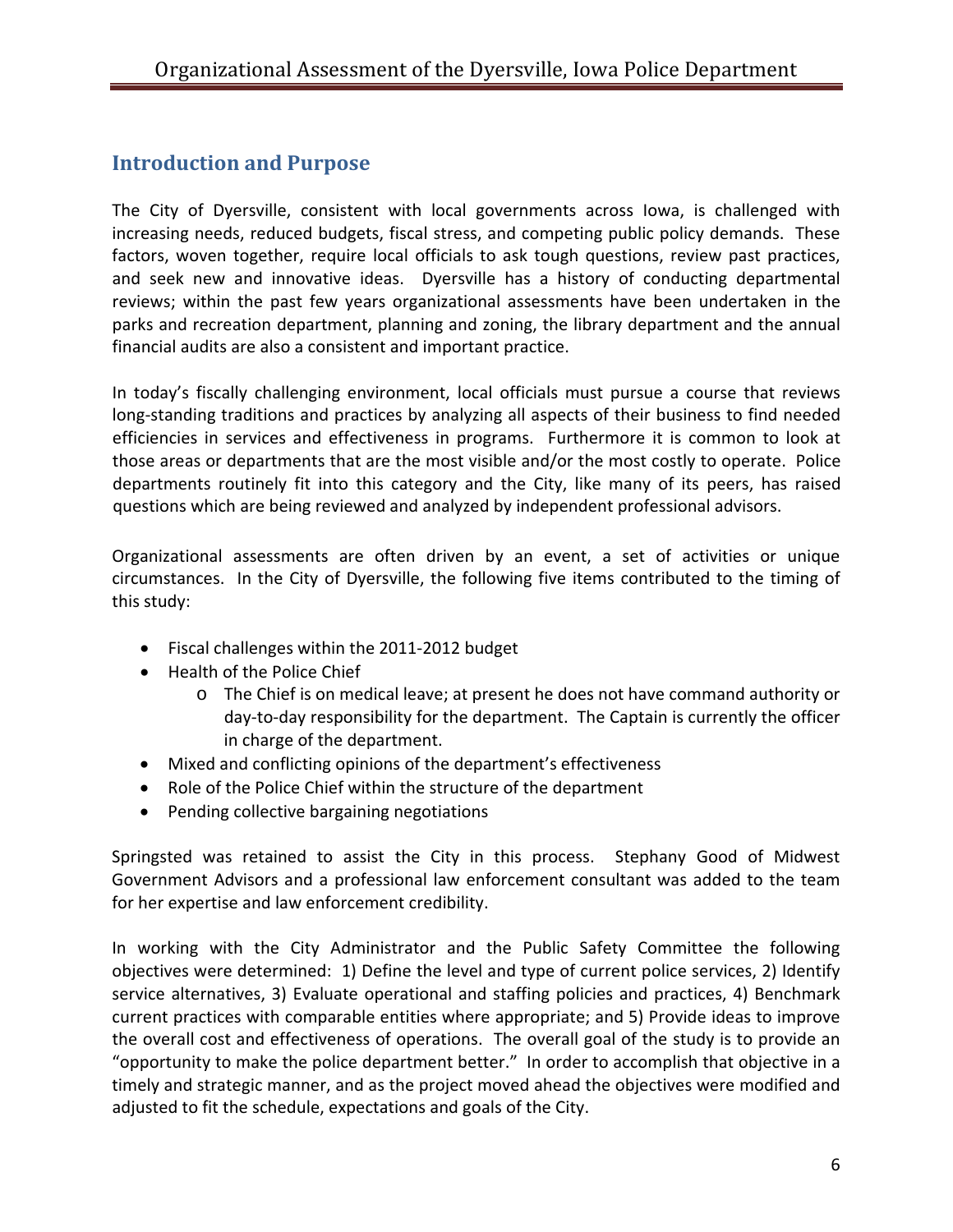### <span id="page-6-0"></span>**Executive Summary**

A community that is engaged in the future of their public safety organization is a tremendous asset, and through respectful inquiry will make the best decisions. As in any business or organization there are growing pains that accompany change. Some people may experience change as a negative thing, but in Dyersville change can mean multiple opportunities.

Several circumstances have evolved in Dyersville that now provide an opportunity to make some positive changes to the public safety organization and culture. Questions about the effectiveness of management, together with the lack of vision and direction require priority attention of the elected City leaders. The study was designed to provide city officials an objective assessment including an outside viewpoint on the public safety profession, a reflection on the present conditions, and ideas and suggestions for the future.

Major incidents such as home invasion burglaries, commercial robberies, stranger sexual assaults, officer involved shootings, school violence, or child abduction have the potential to change the feeling of safety and security that citizens of Dyersville have come to value. Thankfully, most of these types of incidents have largely skirted Dyersville, but could at some point in the future unexpectedly present themselves as they have in towns across the State and Country. The ability of a City to provide the leadership, training, equipment, and community support to determine an acceptable level of professional police services capable of handling many difficult and unforeseen situations is essential.

The police service provided by the officers in Dyersville is well regarded by the majority of citizens; however the officers seem to be holding things together by their collective good will. Individual officers all agree that they work well together, are committed to providing excellent law enforcement and are collectively eager for new, energetic and visionary leadership.

The Police Chief is a key leader in the community who is responsible for providing professional police services to the City. The Chief must ensure that the right people are hired and trained and that they are all moving in a direction that will accomplish the mission and goals of the community. Like in sports, the role is akin to a coach who sets a mission that is consistent with the desires of the stakeholders and accomplishes this by making policies, recruiting, and training team members, procuring equipment, and holding team members accountable.

Most often a coach does not have responsibilities for first line tasks. Many divergent demands have been placed on the police department without a police/community dialogue. The City of Dyersville has an opportunity to realign the mission and vision of the police department and set concrete, measureable goals that will ensure success. Without a mission and goals officers will be (expensive) security guards who fill shifts, make reports, and apply the law without clear, consistent and concise direction. The Police Chief will need to facilitate a community dialogue concerning the mission and goals and then focus on the business of leading and managing the team.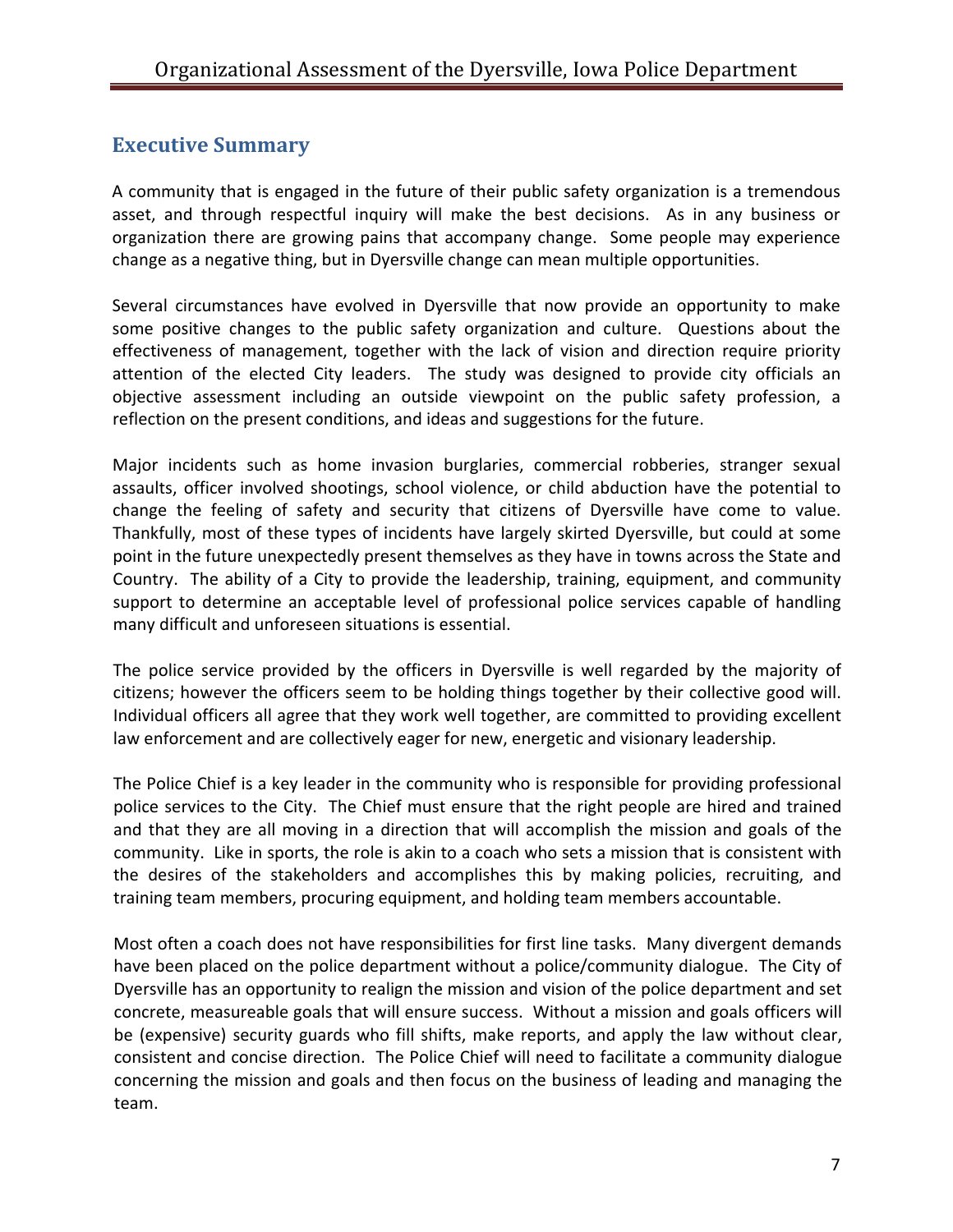Geographically, Dyersville is uniquely situated in two counties. It is somewhat of an isolated island for public safety response and back‐up. People in Dyersville believe that if they dial 911, a qualified officer will come immediately and will do the right thing. If an incident requires additional back‐up, the nearest Sheriff's deputy may be 25 minutes away. The City and Police Department need to determine the appropriate staffing to safely provide the services the citizens expect. There is an opportunity to ask what benefits Dyersville might have by developing a department that could not only provide services for Dyersville, but might increase revenue and back-up by potentially contracting services to the surrounding towns of New Vienna, Earlville, Farley, and Worthington. This may not be feasible now, but it may be worth just posing the question, "What if? What would this police department look like?"

In our professional viewpoint, in order to deliver services more efficiently, there is no longer room for the police department to be staffed around the clock by receptionist/dispatchers. A change in this area is painful, but the handwriting has been on the wall since the Dubuque 911 Center was established over ten years ago. We encourage the City to eliminate redundant services, and research and study the potential to increase the police staff by one full time officer position or add three part time officer positions and to consider adding a part‐time Community Service Officer<sup>[1](#page-7-0)</sup>, or even an administrative clerical person in the police department to type complaints, handle scheduling and assist in compiling a new police policy and procedure manual. Now is the time to assess needs, reset priorities, and revisit traditional practices.

The report contains ten recommendations which represent the culmination of our review, analysis, and conclusions.

<span id="page-7-0"></span> $1$  A Community Service Officer (CSO) is generally a minimum wage position that supports police and city functions that enables police officers to spend more time on patrol. A CSO typically is a high school graduate who is interested in law enforcement. A job description could include animal complaint follow‐up, delivering council packets, code enforcement, answering phones, running squads in for routine maintenance, taking counter reports, and even prisoner transport in some cases. This is an excellent opportunity for departments to mentor potential entry level police officers. We would recommend that the position be part time temporary and of a duration not to exceed two years.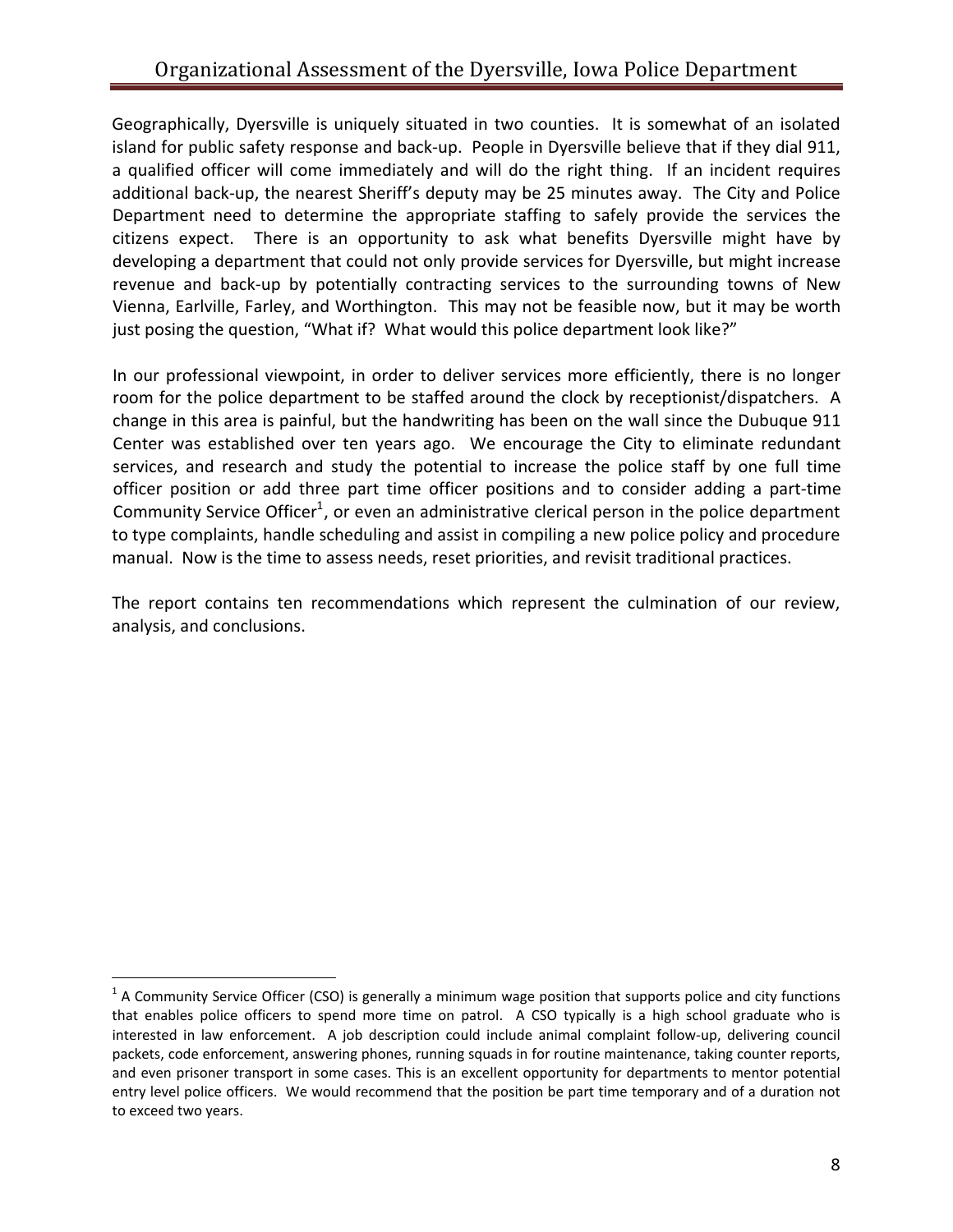### <span id="page-8-0"></span>**Top 10 Recommendations**

The following recommendations are prioritized based on four primary values: 1) Public safety risk; 2 Policy relevance and strategic importance to the City of Dyersville; 3) Ability to operate a more efficient and effective police department; and 4) Enhance and strengthen the department (and City) workplace culture. These priorities are subject to discussion and further review.

The recommendations are identified by priority, goals (bolded) and outcomes, a brief description and a placeholder on time and cost considerations.

| <b>Priority</b> | <b>Goals and Outcomes</b>       | <b>Brief Description</b>                | Cost            |
|-----------------|---------------------------------|-----------------------------------------|-----------------|
| $\mathbf{1}$    | <b>Improve Department</b>       | Resolve current Chief's status. Discuss | Staff time $-3$ |
|                 | <b>Leadership Standards and</b> | accountability, chain of command, and   | $-6$ months     |
|                 | <b>Expectations</b>             | performance expectations. Review        |                 |
|                 |                                 | salary range and market position of     |                 |
|                 | Develop higher<br>$\bullet$     | current pay and benefits. Review the    |                 |
|                 | level of trust                  | Chief's position description; edit to   |                 |
|                 | Train existing or<br>$\bullet$  | ensure duties and responsibilities are  |                 |
|                 | hire a new Chief of             | agreed upon and up to date. If the      |                 |
|                 | Police                          | Chief position is open, conduct a       |                 |
|                 | Improve reputation              | search. Develop procedures for          |                 |
|                 | to best in the                  | complaints and concerns both            |                 |
|                 | business                        | internally and externally. Enhance      |                 |
|                 | Increase                        | internal police department              |                 |
|                 | accountability                  | communications -- both written and      | Ongoing         |
|                 |                                 | verbal.                                 |                 |
| $\overline{2}$  | <b>Identify Public Safety</b>   | Create a facilitated forum for          | Staff time: 10  |
|                 | <b>Goals: Mission, Vision,</b>  | community, council members, and         | hours           |
|                 | <b>Strategic Plan</b>           | staff to develop a strategic plan.      | planning with   |
|                 |                                 | Prepare a mission/vision statement.     | 3 hours initial |
|                 | Create a process for            | Excellent communication tool as well    | meeting         |
|                 | community input                 | as strategic planning outcome. Ensure   | time; include   |
|                 | Review annually<br>$\bullet$    | everyone is working on the same         | a yearly        |
|                 | Create set of                   | priorities and moving in the same       | follow-up of 2  |
|                 | metrics                         | direction. Review practices and         | hours           |
|                 | Periodic 3 <sup>rd</sup> party  | strategies of peer cities.              | meeting time    |
|                 | evaluation/audit                |                                         | (Facilitator    |
|                 |                                 |                                         | could be pro    |
|                 |                                 |                                         | bono)           |
|                 |                                 |                                         |                 |
|                 |                                 |                                         |                 |
|                 |                                 |                                         |                 |
|                 |                                 |                                         |                 |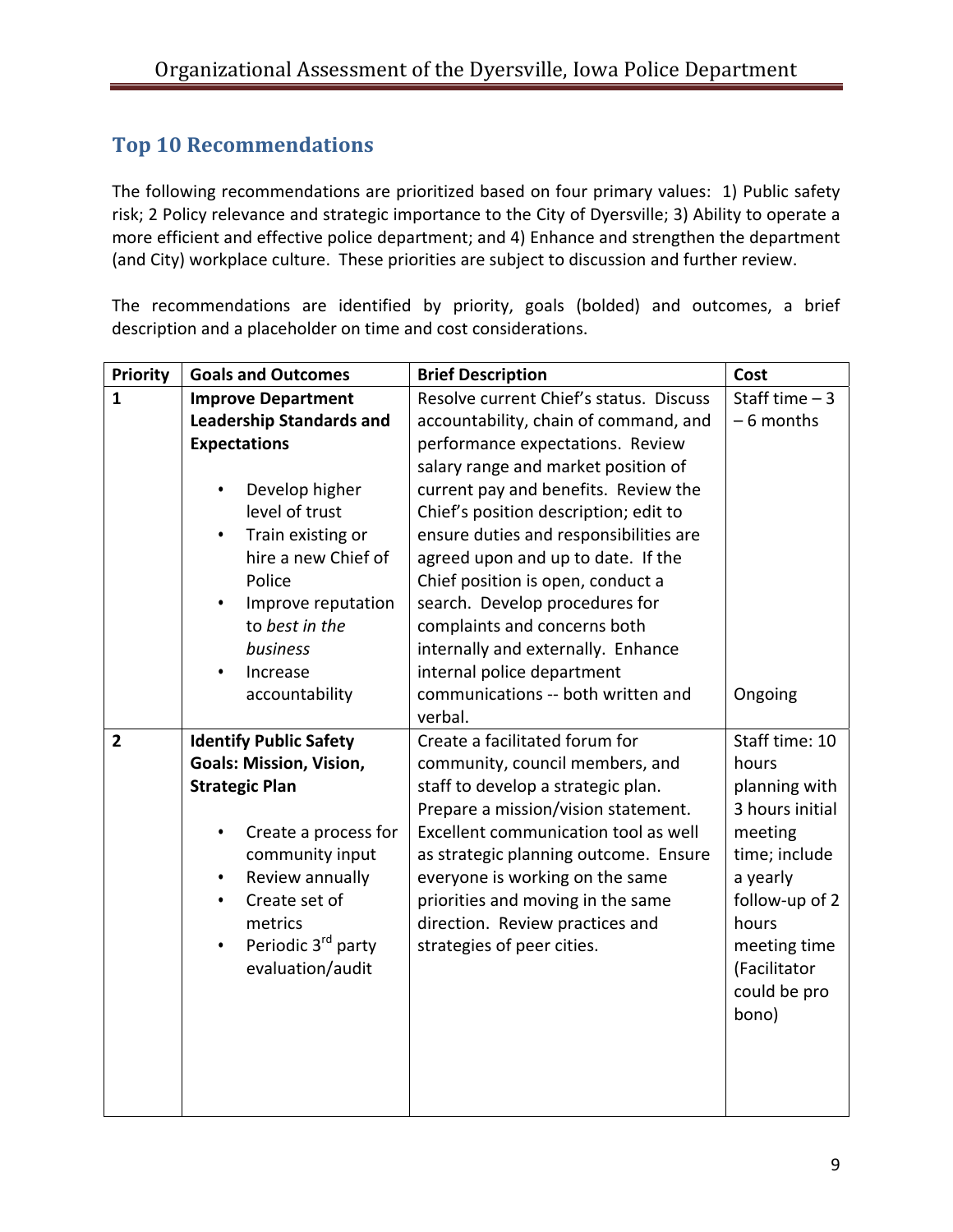| 3 | <b>Create Police Department</b>        | Current SOP is outdated and not         | Staff time $-$  |
|---|----------------------------------------|-----------------------------------------|-----------------|
|   | <b>Standard Operating</b>              | relevant. Research best practices and   | up to six       |
|   | <b>Procedures (SOP) Manual</b>         | policies for all law enforcement        | months          |
|   |                                        | operations; create inclusive process    |                 |
|   | Best practices in                      | that involves police, fire, and EMS.    |                 |
|   | law enforcement                        | Write down existing policies and        |                 |
|   |                                        |                                         |                 |
|   | <b>Efficient training</b><br>$\bullet$ | practices. Publish an electronic policy |                 |
|   | Avoids liability                       | manual. Determine priorities for        |                 |
|   |                                        | resource allocation and policy          |                 |
|   |                                        | implementation.                         |                 |
| 4 | <b>Consider a New Staffing</b>         | Research and study the potential to     | \$\$ discussion |
|   | <b>Plan for Police Officers</b>        | increase the police staff by one full   | required        |
|   |                                        | time officer position or add three part |                 |
|   | Restructure and                        | time positions, to fill and augment     |                 |
|   | reprioritize                           | shifts. Consider 12-hour shifts.        |                 |
|   | Schedule options                       | Consider adding a part time             |                 |
|   |                                        | Community Service Officer.              |                 |
|   |                                        |                                         |                 |
|   |                                        |                                         |                 |
|   | <b>Consider a New Staffing</b>         | Restructure current dispatch service.   | Partial         |
|   | <b>Plan for Dispatchers</b>            | Restructure to Administrative           | salary/benefit  |
|   |                                        | Assistant/Clerical FTE. Incorporate     | savings         |
|   | Restructure and                        | Dyersville communications re-           |                 |
|   | reprioritize                           | quirements with Dubuque County 911.     |                 |
|   | Cost savings                           |                                         |                 |
|   | Efficiency                             |                                         |                 |
| 5 | <b>Enhance Communication</b>           | Program police department phone to      | Phone $-$       |
|   | <b>Between the Police</b>              | be answered by County Dispatch after    | installation,   |
|   | <b>Department and</b>                  | hours. Install police department lobby  | training and    |
|   | <b>Community</b>                       | phone to go directly to County          | programming     |
|   |                                        | Dispatch. Administrative Assistant/     |                 |
|   | Public education                       | Clerical to answer telephone during     |                 |
|   | Acceptance of new                      | the day.                                |                 |
|   | service models                         |                                         |                 |
|   | City wide priority                     | Utilize web site more effectively.      |                 |
|   | Participate in                         | Create a "hot button" for public safety |                 |
|   | community groups                       | notices, school or road closings,       |                 |
|   |                                        | emergencies, etc. Create a periodic     |                 |
|   |                                        | newsletter and disseminate via e-mail;  |                 |
|   |                                        | include submission to the Commercial.   |                 |
|   |                                        | Create new reporting tools to City      |                 |
|   |                                        | Council. Move beyond providing only     |                 |
|   |                                        | historical statistical information.     |                 |
|   |                                        |                                         |                 |
|   |                                        |                                         |                 |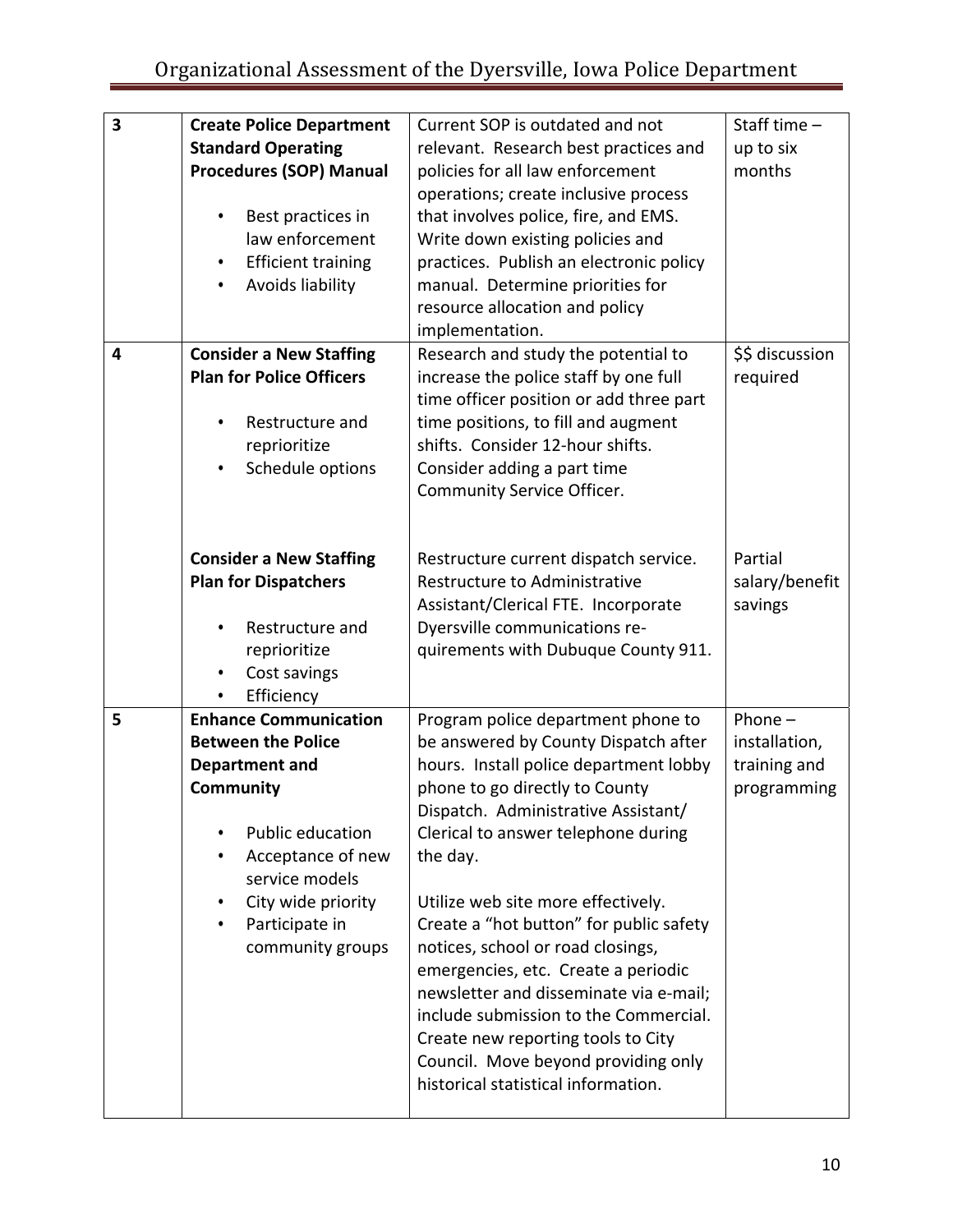| 6                        | <b>Update and Develop</b>     | Identify existing agreements. Work        | Staff time   |
|--------------------------|-------------------------------|-------------------------------------------|--------------|
|                          | <b>Mutual Aid Agreements</b>  | with the neighboring jurisdictions,       |              |
|                          |                               | including the Dubuque and Delaware        |              |
|                          | Create efficiencies           | County Sheriff Departments to develop     |              |
|                          | and share resources           | new mutual aid agreements for             |              |
|                          | <b>Enhance services</b>       | services. Prepare, update, and modify     |              |
|                          | Community<br>٠                | to address current conditions, citizen    |              |
|                          | understanding of              | expectations and the agencies capacity    |              |
|                          | mutual aid services           | for sharing resources and responding      |              |
|                          | Improve public                | to calls and emergencies.                 |              |
|                          | safety                        |                                           |              |
| $\overline{\phantom{a}}$ | <b>Implement a Formal</b>     | All members of the police department      | Staff time   |
|                          | <b>Training Program</b>       | discuss and train regularly on the        | and shift    |
|                          |                               | Standard Operating Procedures (SOP).      | coverage for |
|                          | <b>Efficient operations</b>   |                                           | up to one    |
|                          | Ensure maximum                | Create training and development plans     | week per     |
|                          | value of time and             | for each member of the department.        | officer per  |
|                          | resources spent               |                                           | $year -$     |
|                          | Improve staff                 | Participate in training offered by state, | training     |
|                          | morale                        | county, and other local agencies that     | budget       |
|                          | Increase officer              | offer training that is relevant to the    |              |
|                          | skills                        | department.                               |              |
|                          | Enhance citizen               |                                           |              |
|                          | safety                        | Purchase rifles and train all officers    | \$\$         |
|                          |                               | (rifles are now the industry standard     |              |
|                          |                               | for active shooter response).             |              |
| 8                        | <b>Organize Property and</b>  | Review policies, ordinances, and          | Staff time   |
|                          | <b>Evidence Storage Space</b> | practices to include disposal of          |              |
|                          |                               | property. Audit the police property       |              |
|                          | Efficiency                    | room. Determine process to dispose of     |              |
|                          | Avoids liability              | found, forfeited, abandoned and           |              |
|                          | Court validity                | seized items.                             |              |
| 9                        | Build a Positive Labor-       | Ensure that a positive labor-             | Staff time   |
|                          | <b>Management Relations</b>   | management culture develops. Along        |              |
|                          | <b>Culture</b>                | with negotiating the contract, consider   |              |
|                          |                               | forming a labor-management                |              |
|                          | Prevents problems             | communications team to work on            |              |
|                          | Will benefit all              | strengthening communication and           |              |
|                          | Equitable treatment           | dealing with non-contract issues in a     |              |
|                          |                               | neutral environment. Contact peers        |              |
|                          |                               | and other cities to find what current     |              |
|                          |                               | models exist that may be replicated.      |              |
|                          |                               |                                           |              |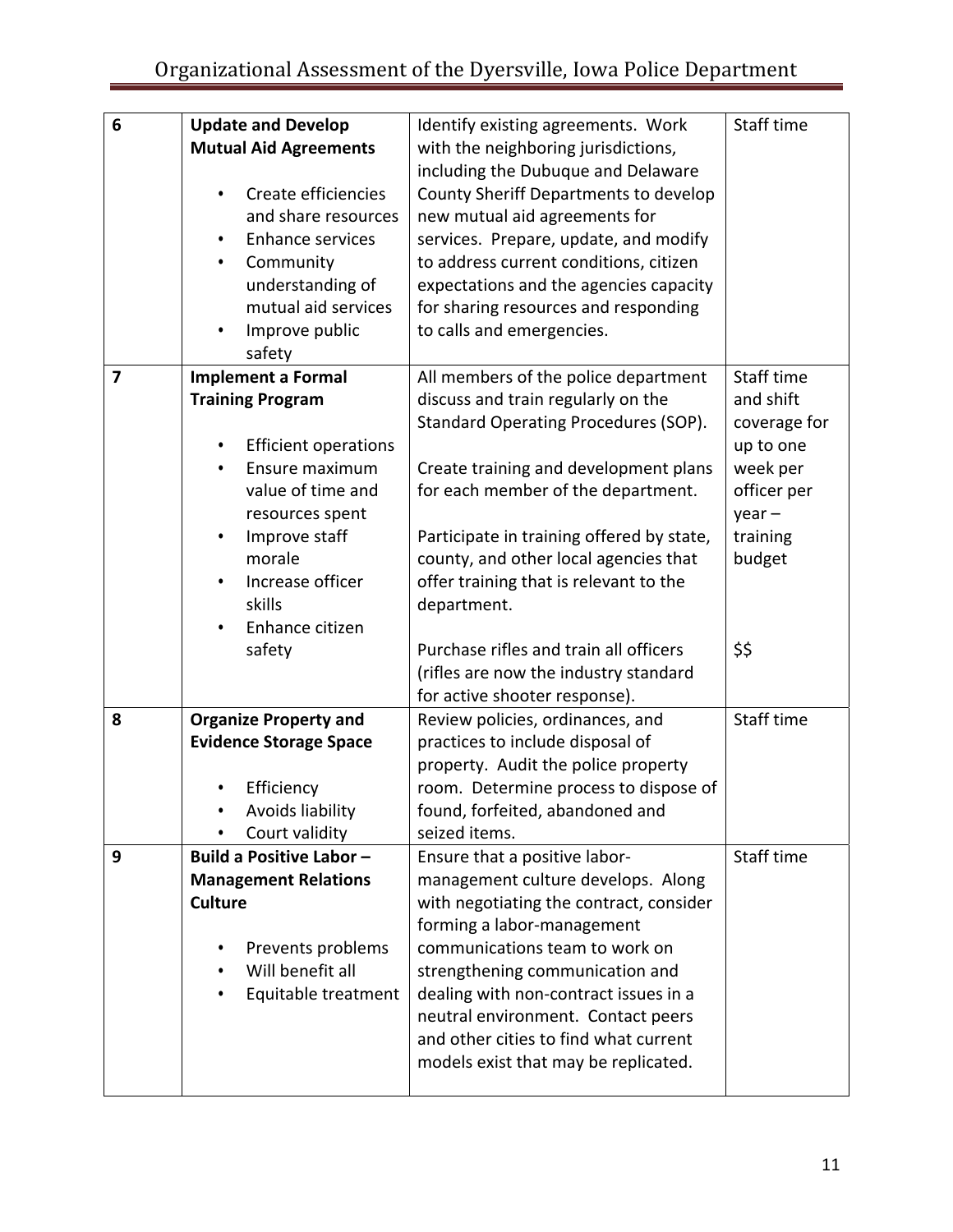| 10 | <b>Evaluate Facilities and</b><br><b>Police Department</b><br>Equipment<br>Pride and | Evaluate and develop a facilities and<br>space plan. Improve offices, meeting<br>spaces. Secure prisoner transport and<br>booking area.                                                                                  | \$\$ |
|----|--------------------------------------------------------------------------------------|--------------------------------------------------------------------------------------------------------------------------------------------------------------------------------------------------------------------------|------|
|    | Professionalism<br>Perception issue<br>$\bullet$<br>Respect<br>$\bullet$             | Audit police department equipment;<br>create a replacement schedule, include<br>items in budget: i.e., Mobile Cop,<br>records management system, in-squad<br>computers, software, licensing, and<br>office workstations. | \$\$ |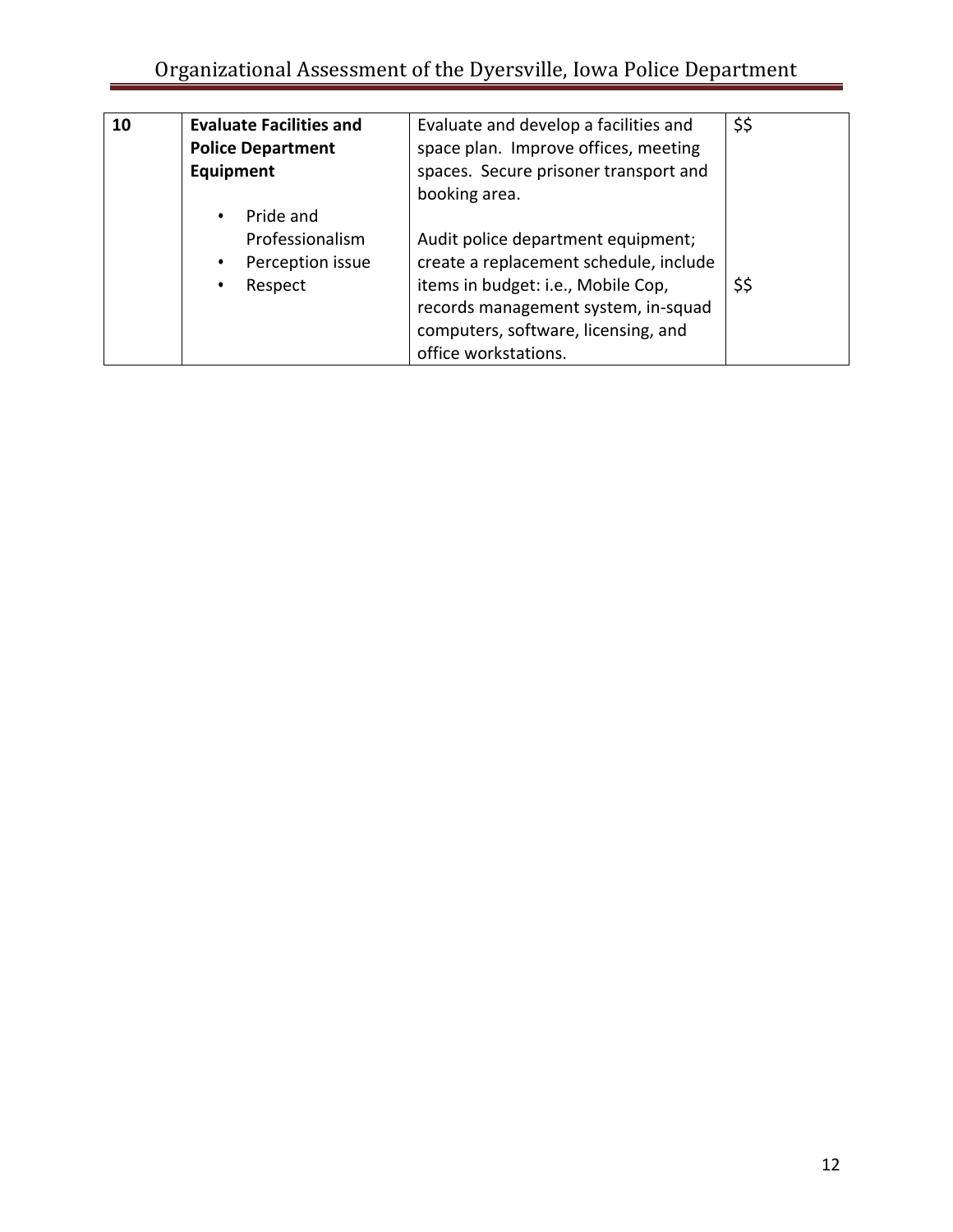### <span id="page-12-0"></span>**Process and Methodology**

The study began with a conference call between the consultant, City Administrator and the Public Safety Committee. The agenda for the call was to discuss the study details, review the scope of the analysis and to develop a preliminary schedule and timeframe.

Standardized interview questions for all participants were developed by the consultant in cooperation with the City Administrator and were presented in a confidential and open‐ended format. Interviews were conducted with representatives of the police department, Mayor, City Council, administrative city officials, neighboring law enforcement agencies, Emergency Medical Services, the Dyersville Fire Department, and a representative of Teamsters Local 120. In addition, six (6) members of the community were interviewed. Each person was selected individually by the members of the City Council and Mayor. Responses were collated and used as a foundation for the findings and recommendations within the report. A copy of both sets of the interview questions can be found in Appendix II

Internal documents from the City of Dyersville including City Personnel Policy, Police Department Schedule, 2011 City Budget, 2008, 2009, 2010 Police Activity Reports, Rules and Regulations of the Police Department (undated), Dyersville Crime Statistics, police chief contract, police chief job description, proposed Collective Bargaining Agreement, mutual aid call‐out log, city website, were carefully reviewed and examined.

External documents were examined and included Code of Iowa; Use of Force, Manner of Making Arrest, Safekeeping and Disposition of Seized Property Fair Labor Standards Act Application, Iowa Missing Persons Clearinghouse, Sample Police Policies from City of Dubuque, Lexipol, and Iowa Administrative Code (IAC).

On March 16 a conference call was held with the available members of the Public Safety Committee and the major policy recommendations were reviewed and discussed in great depth. Upon the outcome of the conference call, a report was prepared and sent to the City Administrator for review and comment. Upon receipt of the city comments a revised report was prepared.

To ensure a complete and thorough process and to validate the findings and recommendations, telephone interviews were held with Police Chief Martin Botts and all police officers. Information from these interviews was used to support and revise, as necessary, the findings and recommendations.

A copy of the final report was sent to the City on Friday, April 15. A presentation on the report is pending.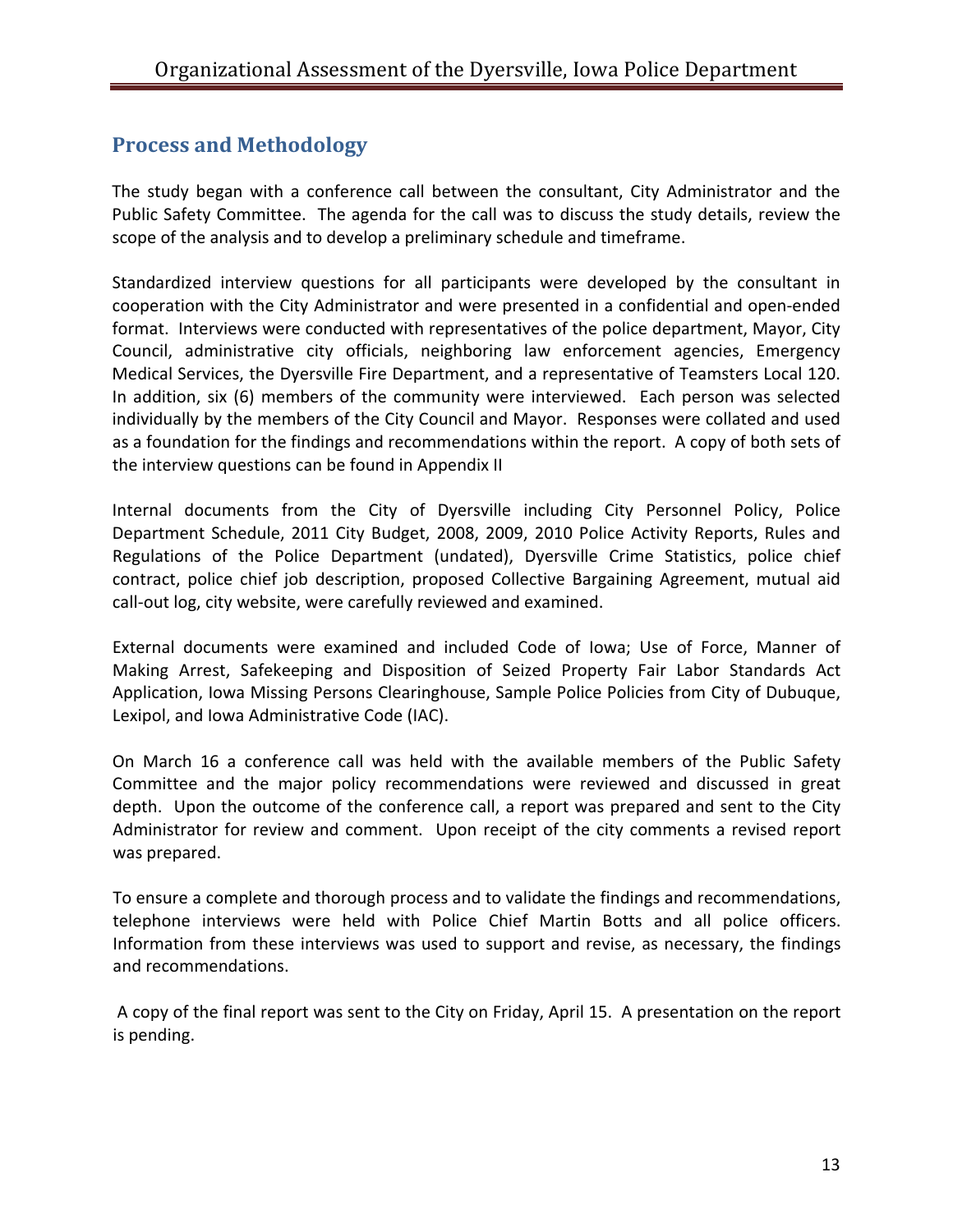### <span id="page-13-0"></span>**General Overview**

#### **Strengths**

The perception of the community is that Dyersville residents are well served by the police officers. This perception is universal even with those that disagree on other policy and police matters. The police are visible and responsive to calls and have a commitment to small community policing. The officers take pride in their work and are committed to public safety.

To a person, the Dyersville community is perceived to be *safe and secure.* Crime rates are generally low and citizens acknowledge the fact that their City is a safe place to live, work and play. This is proven true by an analysis of the crime statistics and by affirmation of the citizens and city officials. There are very few part one and part two crimes in Dyersville<sup>[2](#page-13-1)</sup>. Proactive law enforcement efforts and problem solving on quality of life concerns are informally handled through individual initiative.

The department personnel are genuinely liked and respected. The common perception is that the department is working well and has the best interests of the citizens in mind. Examples used to substantiate this point included community events, school activities and patrol. Although individual opinions varied on certain individuals, especially the top police leadership, overall the department received good marks from the city officials and citizens we interviewed.

In an obvious paradox, the overall perception of the police department is, at times, at odds with and inconsistent with some of the findings and recommendations below. It is our belief that this scenario is a function of what is commonly perceived to be an *internal versus external* phenomenon. This is similar to having a nice façade to the exterior of your home, but having cracks or breaks within the foundation that without proper attention will cause harm or more complicated problems. This means, in effect, that the issues and problems of the department are largely internally driven and not externally or community focused. Thus, our conclusion is that if the internal issues are addressed and resolved, it only follows that the existing external perception will be strengthened and further enhanced.

#### **Challenges and Opportunities**

The most important area of need within the department is the need to strengthen the role, reputation, and expectations of the Police Chief position. Presently the incumbent in this position (whether deserved or not) is a lightening rod of opinions, debate, and concern. All of the individuals we interviewed had an opinion about the Chief, his role, his performance and his impact on the community. There is no doubt that the Chief has created an operating culture and set of working conditions that are the subject of much disagreement and anxiety, both internal to the department and external in the community.

<span id="page-13-1"></span> <sup>2</sup> See Appendix V: Part 1 and Part 2 Crimes are definitions found in Uniform Crime Reporting: [http://www2.fbi.gov/ucr/cius\\_04/appendices/appendix\\_02.html](http://www2.fbi.gov/ucr/cius_04/appendices/appendix_02.html)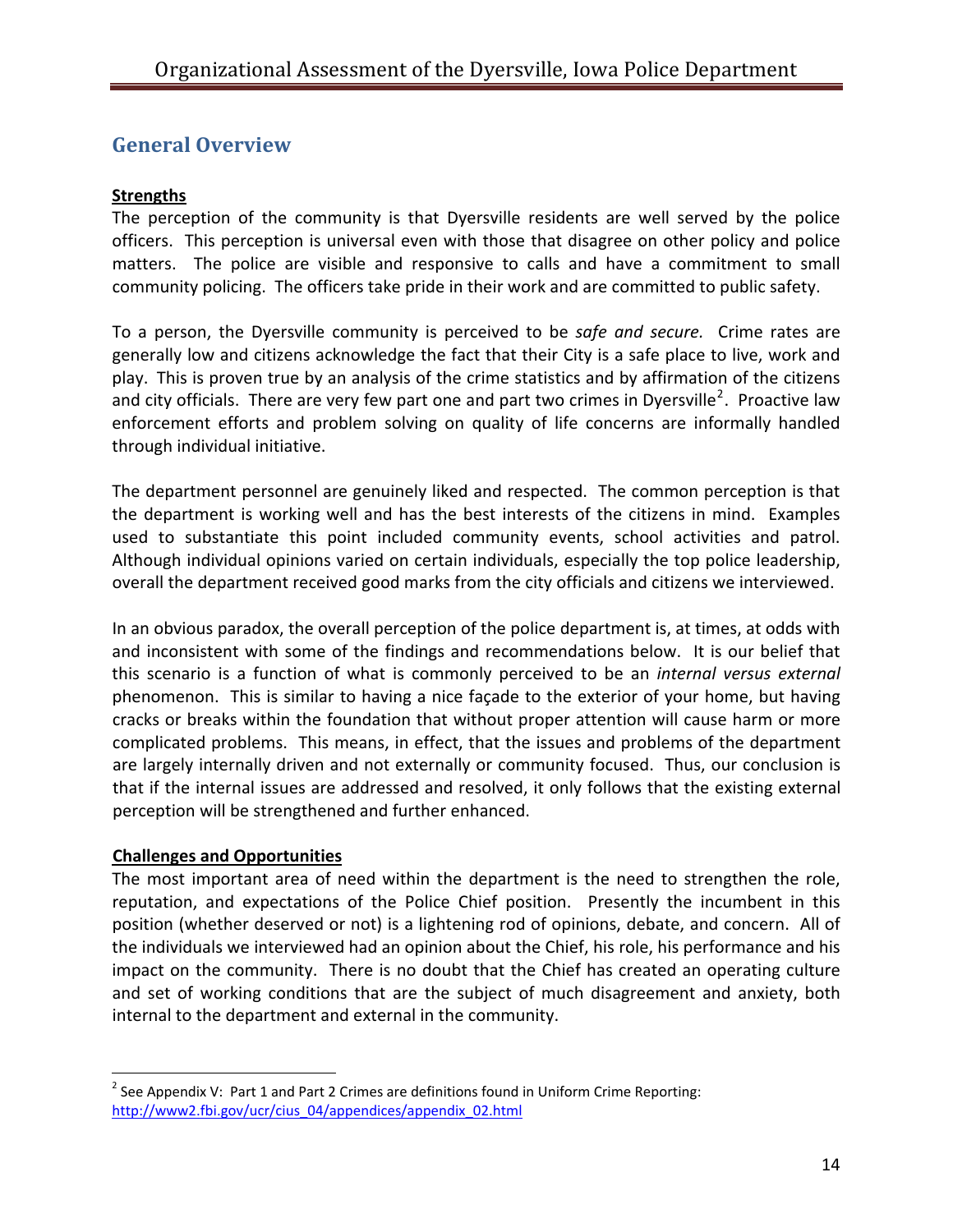The department lacks clear direction and operates almost exclusively on a day-to-day basis. This results in conflict and disagreements over mission and strategy – we heard this loud and clear in our interviews. Furthermore, the department presently lacks any formal standard operating policies and procedures. These are very important operating rules that need time and attention as soon as possible. Other internal needs include a formalized and developed training plan, and a review of existing facilities, space and equipment, including evidence storage.

Mutual aid and the responsiveness of the department generate much discussion and disagreement amongst the interviewees. Differences of opinion and understanding exist about the role of the department outside the city limits of Dyersville. A mutual aid policy is an important need and a goal to strengthen relations with other law enforcement agencies and this should be a high priority.

Furthermore, there is some question among outside agencies about the consistency and quality of follow‐up law enforcement efforts in reporting, investigation, arrest, and charging procedures. These questions should be addressed specifically with the mutual aid and collaborative discussions with other agencies, including the Dubuque and Delaware County Sheriff's personnel and the County Attorneys' Offices. The relationship between the Dyersville Police Chief and the neighboring sheriffs' offices is strained, although the police officers and deputies work well together.

There are no formal existing agreements with the Delaware and Dubuque Sheriffs' Investigative Teams on response to major case investigations. Because of the infrequency of serious crimes, there is no current need for a full time investigator. Sheriffs' investigators have more experience and training in major case investigations and indicate they are willing to involve the Dyersville officers as much as possible in order to expand the training and resources of the Dyersville Police Department**.** County investigators depend on timely notification of serious incidents (including reports of missing children) which require follow‐up investigation and continued cooperation from the Dyersville officers. Dyersville officers follow up on routine property crimes, and non‐felony assaults, and should take advantage of opportunities to improve the quality of their reports and complaints.

A few items of note, however, there is no case‐tracking program, and from our interviews the consensus was that complainants do not typically know what happened to their report. In addition, for repeat calls to the same location, there appears to be no formal follow‐up or proactive approach to permanently address the underlying issues. A case-tracking program for Dyersville would prove a worthy investment, so the police department can identify patterns and problem areas, and provide proactive enforcement efforts. Call backs to citizens even on routine reports to ask if there is additional information and to inform the person of the status, even if nothing has changed, would be welcome by most reporting persons.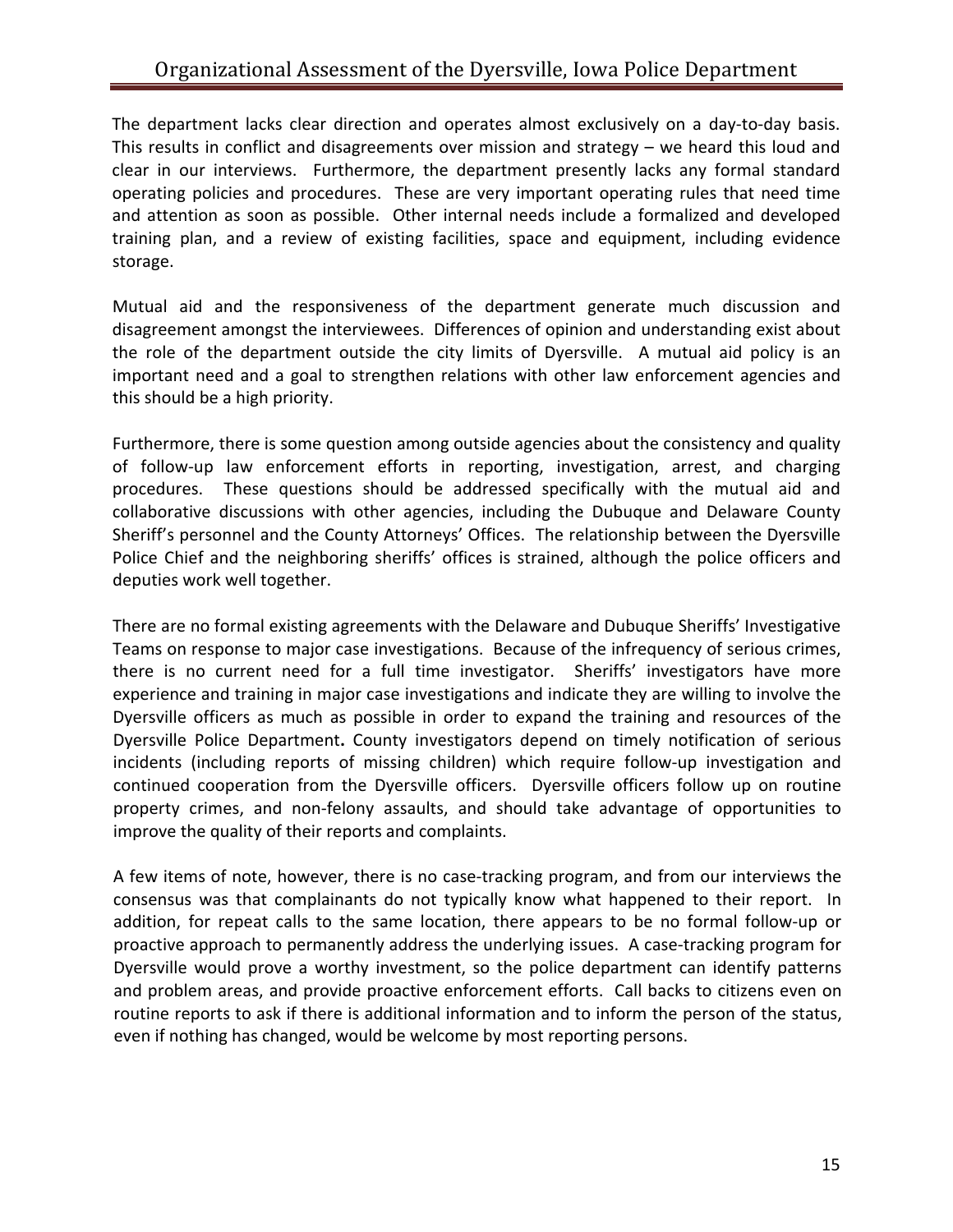### <span id="page-15-0"></span>**Recommendations**

The balance of the report contains information on specific study topics. Included is a list of 10 recommendations for the police department. Although distinct and unique in their own right, it is important to point out that each are interconnected and interrelated. City officials are encouraged to review them individually, but also discuss them in total. Each topic is described by a format consisting of a brief description of the issue along with a synopsis of findings and recommendations. The philosophy of the consulting team  $-$  for efficiency and reporting purposes – is to present the information in summary format.

#### **Recommendation #1: Improve Department Leadership Standards and Expectations**

The Police Chief position within the Police Department must be a unifying force. He/she must represent the best interests of the community and be responsive to the citizens. He/she must be respectful to staff, set the direction for the department, and provide effective leadership on a day-to-day basis. The citizens and business people and the men and women in the Dyersville Police Department as well as other public safety entities expect professional police leadership that is accountable, competent, and approachable. Nearly all of the people we interviewed – including the police officers – did not believe that the current police chief was providing leadership at a level they would expect. The Police Chief must ensure that police officers treat people right by consistent and fair application of the law, are well trained and have the equipment and resources they need to be effective. Beyond that, a police chief must determine the current and future public safety needs of the community and seek ways to provide it in a fiscally responsible manner.<sup>3</sup>

#### **Findings** [4](#page-15-2)

- The relationship between the current police chief, the members of the police department, the community, and the larger public safety community is eroded.
- The officers have lost confidence in the ability of the Chief to lead the department.
- The officers believe that morale and teamwork within the department has improved since the Chief began his medical leave.
- There is a need to improve and enhance the performance review process for the officers.

<span id="page-15-1"></span><sup>&</sup>lt;u> 1989 - Johann Stein, marwolaethau a bh</u>  $3$  A list of qualities most desired in the Police Chief position was identified by interviewees. A summary of them can be found in Appendix III.

<span id="page-15-2"></span> $4$  It should be noted that we did not investigate the comments that were received from the persons we interviewed. Although several people said the chief was a 'nice guy', no one we interviewed said the chief was doing the job they expected of him. People reported many different opinions about the Chief. We did interview the Police Chief and overall his perspective differed greatly from the conclusions we came to based on the interviews we had with city leaders, police officers, and community members.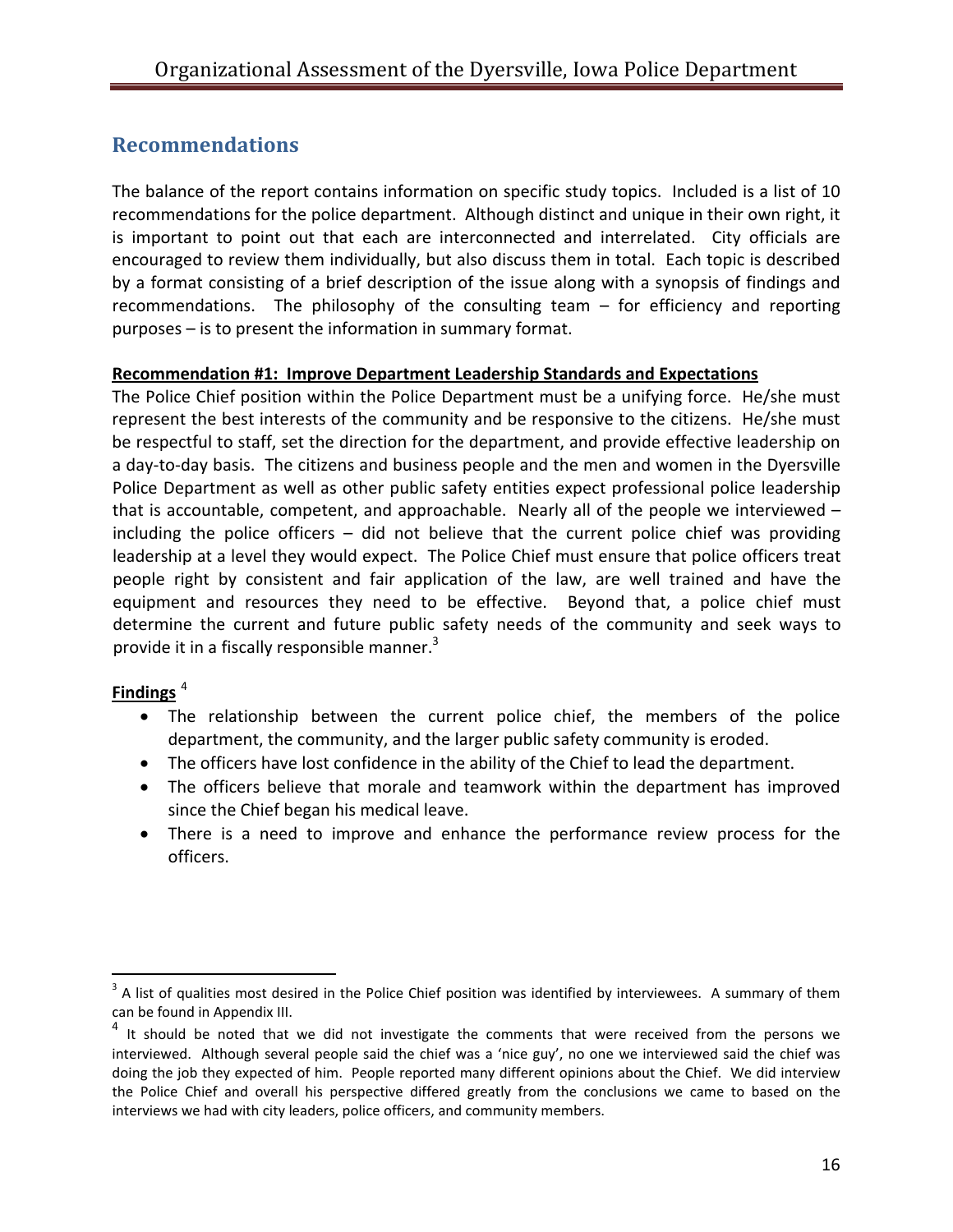#### **Recommendations**

- Resolve current Chief's status.
- Discuss accountability, chain of command, and performance expectations.
- Review chief's position description; edit to ensure duties and responsibilities are agreed upon and up to date.
- Follow appropriate procedures to ensure leadership in the police department adheres to new expectations and standards of behavior.
- If a new chief is needed, involve the Police Department, the community, Fire, EMS and public safety partners (outside law enforcement) in selection and hiring process.
- City processes should require a thorough background on next police chief as well as all new police hires. A background report should be reviewed by Council for the chief and Public Safety Committee on all new hires. (Ascertain that criminal history checks on all police employees contain no felony convictions.)
- Ensure that the Police Chief repairs frayed relationships with other public safety entities – (State Highway Patrol, EMS, Sheriff's Office, etc.) and determine other opportunities that have not been identified as part of this report.
- Ensure that the Police Chief achieves goals for both himself and the men and women on the police department. This includes open and honest communication, regular planning, and training meetings with staff, thorough update of standard operating procedures, conducting performance reviews, equipment procurement and implementation, establishing a community presence, development of procedures for complaints and concerns both internally and externally, etc.
- Ensure that the Police Chief actively communicates with the public through media, website, in person, civic organizations, schools, and businesses.
- Follow‐up with yearly goals and annual performance evaluations.
- Some people said the Police Chief should be working shifts. If all of the department policies, equipment, training, records management system (RMS), position descriptions, budget and city policies were up to date, it might be possible to have the chief of police take a regular or emergency patrol shift, however this is not possible at this time due to the heavy administrative work load required to realign the department and provide adequate supervision. Have the chief respond to high priority calls whenever possible, but having the chief drive around randomly on patrol is probably not a good use of resources. Reserve the chief for backing up officers on an emergency basis.
- Ensure that the Police Chief manages projects including: scheduling, Computer Aided Dispatch (CAD), RMS, Standard Operating Procedures (SOP), training, facilities, equipment and procurement, property and evidence, position descriptions, performance evaluations, field training, preparing for and attending City Council meetings, special events such as (RAGBRAI), and set benchmarks for progress in the above areas.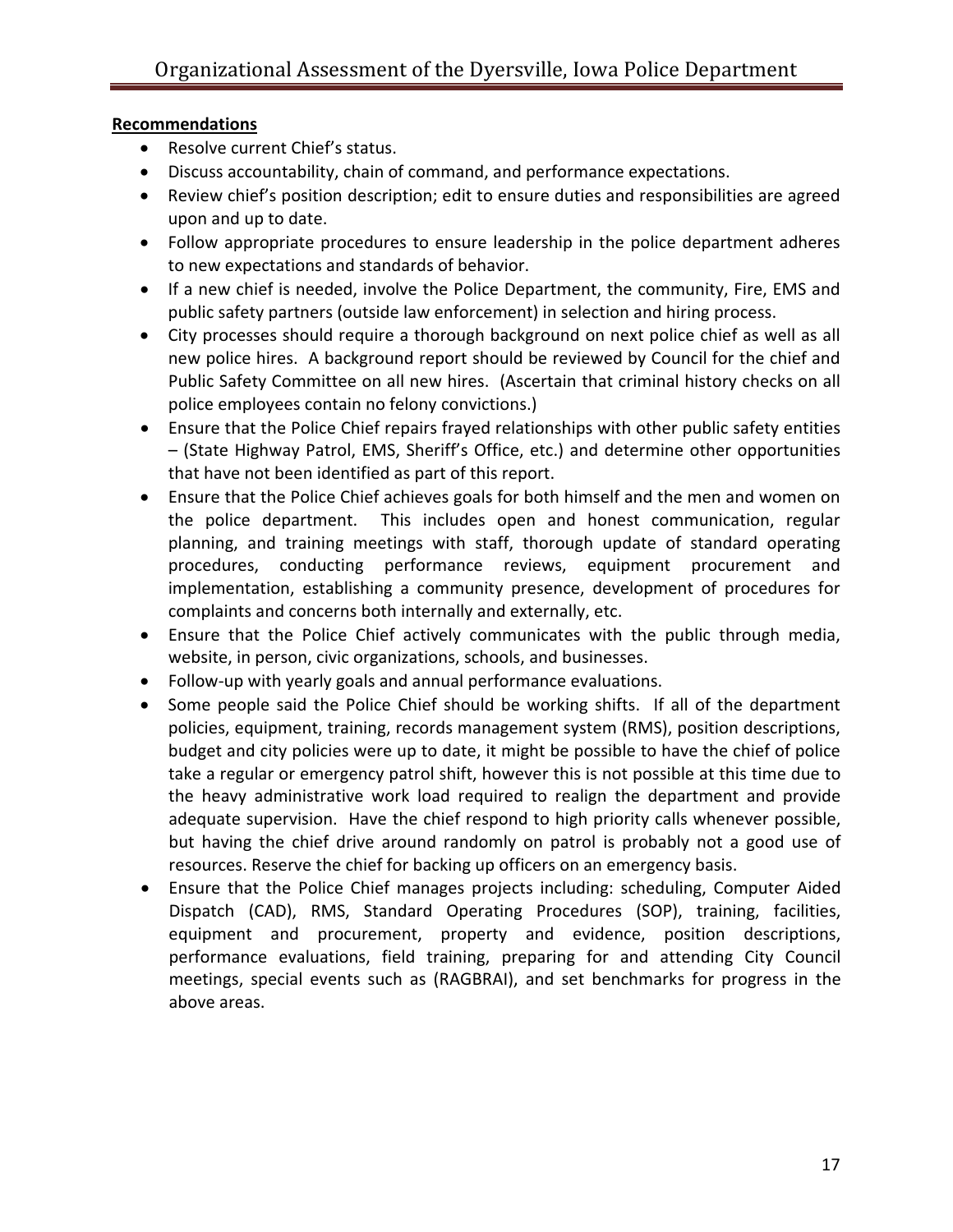#### **Recommendation #2: Identify Public Safety Goals: Mission, Vision, Strategic Plan**

While most members of the community agree that the police department is 'doing a good job,' there is no agreement on what that means. The lack of current policy, common mission, vision, and department goals has created disparity in the level and quality of service provided to the community. Expectations within the community vary dramatically as to expected roles, law enforcement priorities and policing strategies. There is no apparent process for discussing or documenting the course of action when repeated issues are not resolved. New emphasis and direction is necessary in the police department to lead the community and the police department in determining and agreeing upon a mission, vision, and values in cooperation with the elected officials and the community.

#### **Findings**

- Members of the police department and the community have not formally discussed or agreed upon a mission/vision for the police department.
- Members of the police department are seeking unifying goals and a clear direction for the department.
- There are no clear and unified goals for the department.
- There is an absence of key policies with regard to level of service, how service is to be provided and how service is to comply with state, local and county laws and statutes.
- The level of service in the police department may be directed by the Mayor, individual council members, or general community sentiment, but it is nearly always in response to a problem, and has not been proactive.
- Patrol strategies and level of enforcement are determined by the individual officer.

#### **Recommendations**

- Involve the members of the police department and the community in determining a mission for the police department.
- Institute a formal planning process between the police department and community, meet yearly, set goals, and review annually.
- Periodically involve an independent party to assist in evaluating/auditing the planning and strategy tools used by the department.

#### **Recommendation #3: Create Police Department Standard Operating Procedures (SOP) Manual**

Policy manuals are valuable tools for law enforcement agencies – they serve as a guide and framework for all police activities. A policy manual contains standard operating procedures (SOP) which are general orders that direct the work of the police department. These policies are formal communications that set parameters for conduct, equipment use, incident protocol, police response, and compliance with federal, state, and local statutes and ordinances. They provide a written guide for officers and are a basic tool for accountability. Without policies, training, and review of policies, services are applied inconsistently. A process to ensure understanding of policy will decrease the latitude in the use of discretion, help prevent misuse of discretion, and help aid in accountability.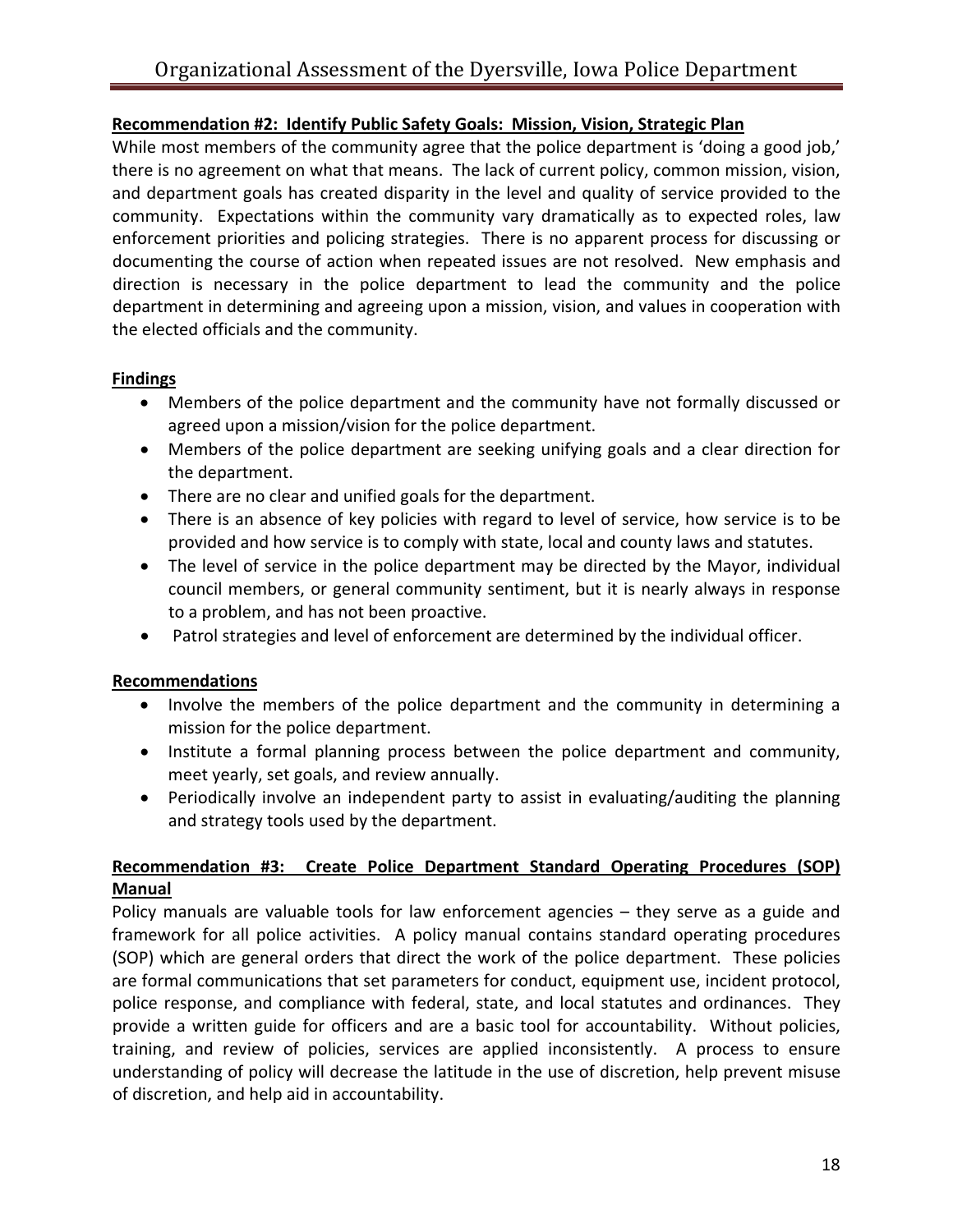#### **Findings**

- Police officers are not aware of a current operational policy manual for the Police Department.
- There is an apparently old paper copy of Rules and Regulations in the police department, but it is not dated, regularly updated, or distributed.
- Police officers do not have a written guide to standard operating procedures.
- The policy manual is not integrated into a field‐training program.
- An effective manual with enforced procedures can enhance officer training and serve to reduce department liability.

#### **Recommendations**

- The Public Safety Committee should meet and determine a process for compiling and completing Standard Operating Procedures in a written policy manual. It should be available electronically to every officer at all times.
- The police officers should be involved in the process of writing department policies and establishing a periodic review process. Communication of the policies should be ensured. The policy manual should not serve as a contract for employment.<sup>[5](#page-18-0)</sup>
- Implement policies by a written receipt of understanding by every officer.

#### **Recommendation #4A: Consider a New Staffing Plan for Police Officers**

The number of police officers required by a city depends on what services the city values and the strategic goals it wants to achieve. For example, if accidents are caused by drunk drivers and the City wants to reduce accidents through Operating While Intoxicated (OWI) enforcement, it must take into consideration that the average OWI arrest takes an officer off the street for about four hours. If petty thefts and vandalisms are being done by high school age kids, the City may want to contemplate adding a School Resource Officer to be shared by the school and police department. Although formulas and standards are often applied or used to guide staffing of law enforcement within a community, in our opinion it is (and should be) a value‐laden community based decision based on level of services desired.

#### **Findings**

- The police department relies on six officers to cover shifts on a 24‐hour basis.
- There has not been adequate back‐up for incidents which require more than one officer. The police department has tried to staff two officers from Tuesday night through Saturday night, but if one person is sick, the second officer is moved and the shift is covered with one person.
- All full-time police officers do not live within the city limits, and the calls requiring more than one person went to the chief or the captain. The chief became ill and the captain then began getting all calls for which additional officers were needed.

<span id="page-18-0"></span>  $5$  A list of policies which are high priorities are included in Appendix IV.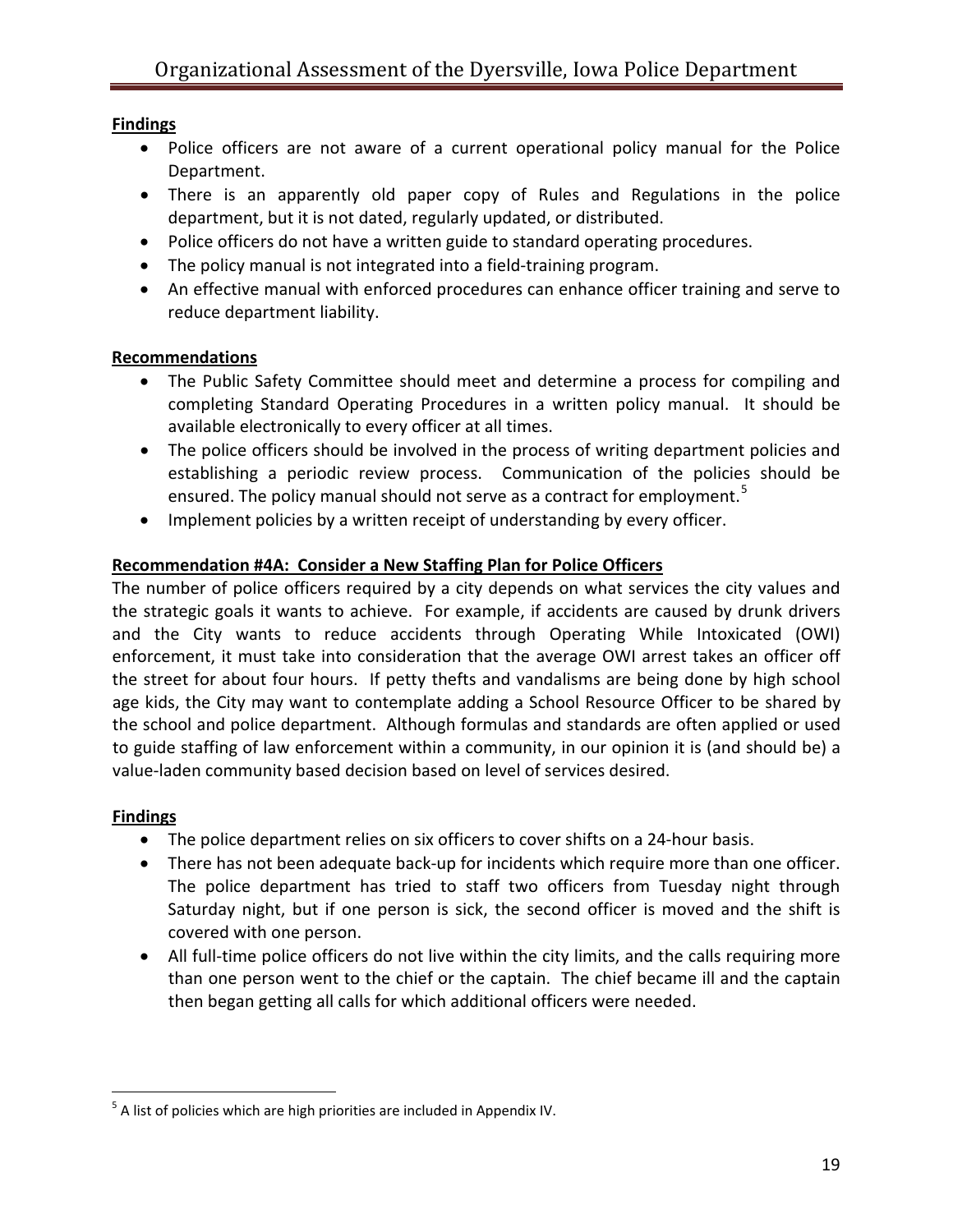- The police officers are assigned their shifts less than two weeks in advance. Many officers end up working the same shifts and do not feel they get adequate time off on weekends and/or evenings.
- The schedule has proven to be difficult at best when one person is sick, in training or on vacation.
- The officers would like to have more flexibility in their scheduling.

#### **Recommendations**

- Research and study potential to increase the police staff by one full time officer or consider adding three part time officers to augment shifts. Seek experienced officers from the State Patrol, or other agencies.
- Consider adding a part time Community Service Officer to manage animal complaints, code enforcement, additional services, special events, and support for the police department.
- Add a volunteer Reserve Officer Unit for special events, traffic management, and emergency assistance.
- Develop a shift schedule that is posted as far in advance as possible.
- Consider a combination of 12 hour shifts/8 hour shifts to maximize coverage, minimize overlap.

#### **Recommendation #4B: Consider a New Staffing Plan for Dispatchers**

The future of the dispatch service within the police department has divided some members of the community and Council. Results of the interviews suggest that opinions differ on the value of the service. The case to keep the service in its present form is largely emotional and historical. There is a reliance and routine (comfort level) with the present system. The case to change the service is driven by financial challenges, update old practices, and institute new technologies.

#### **Findings**

- Calls that are answered at the police department office include requests from citizens for weather updates, school closings, directions, requests for service, etc. All of these calls could be handled by a daytime receptionist and increased use of the city website. There are few ancillary duties such as typing, filing, or other police administrative duties. There is considerable down time and no one attests to the current structure as optimal as it relates to efficiency of operations and effectiveness of personnel.
- Dubuque County 911 Center offers a dispatch service which can handle calls for police service in Dyersville.

#### **Recommendations**

- Create a set of decision points that will help drive the Council's policy discussion. These should include, among others:
	- a. Future services need to be enhanced and improved (regardless of option)
	- b. Future services need to be more efficient, ultimately less costly in the long term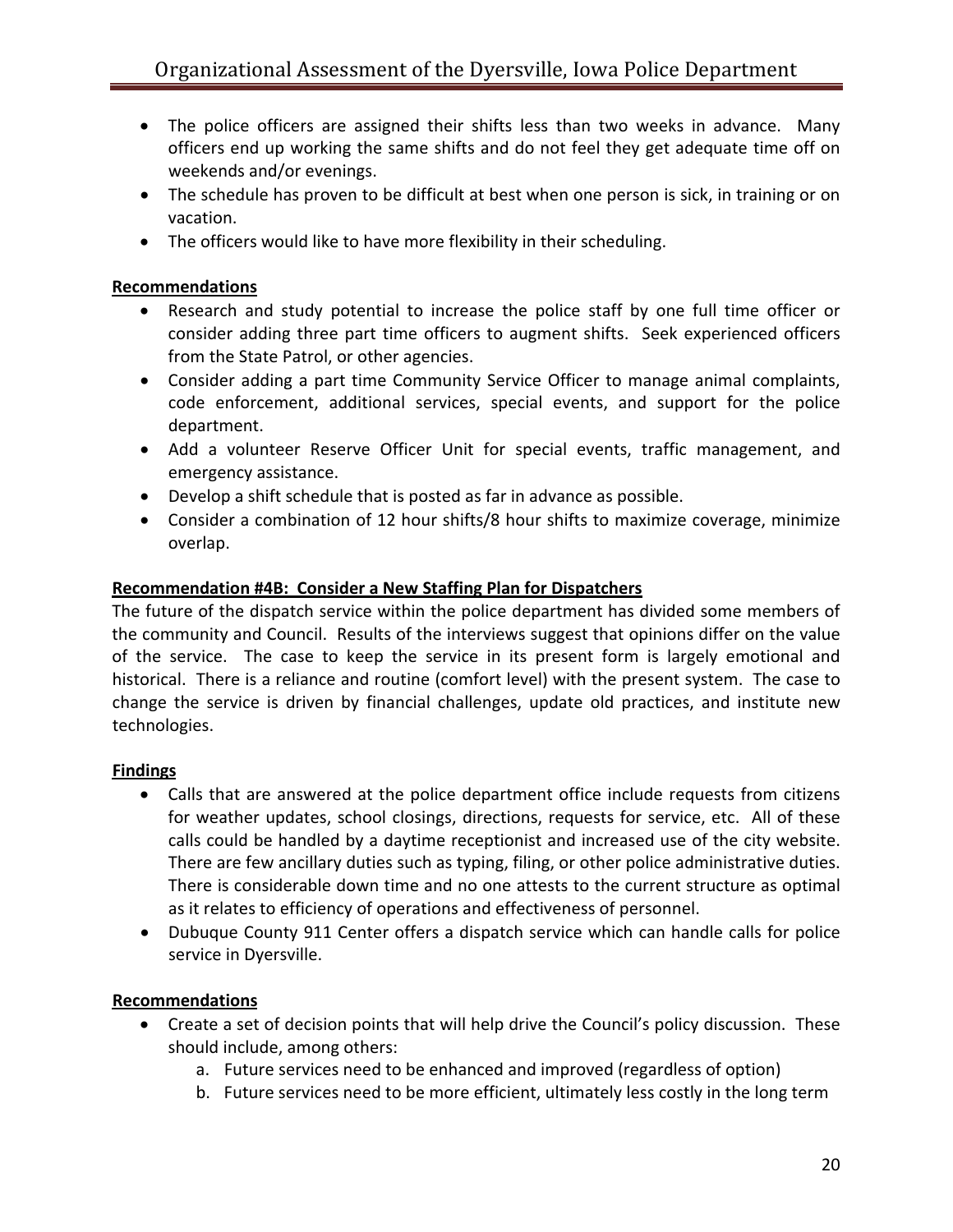- c. Future role of police officers needs to be streamlined and improved
- d. Long term cost savings should be realized
- Create administrative support staff position for daytime phones, counter reports, and routine reports over the phone. In addition this position can type, file, organize, submit mandated state reports (use of force, discharge of firearm, etc.), assist chief to identify, write and manage grants, assist in scheduling, and assist in compiling a policy manual and maintaining it electronically. Computer skills and continued training on computer software should be required for this position.
- Advise local businesses that they will have to make a decision about using a private alarm service.
- Appoint a project manager from the Police Department to research, procure, implement, train officers on Mobile Cop and new Records Management System (RMS). Establish policies for mobile computer use. Officers will be required to attend Iowa Law Enforcement Association (ILEA) instruction and certification and will then be able to run National Crime Information Center (NCIC) and driver's license checks in their vehicles.

#### **Recommendation #5: Enhance Communication between the Police Department and Community**

The support for the police department is strong among community members; however there is little opportunity for community members to interact with individual officers. The police department communicates largely through the City Council, but there isn't agreement on how this is to be done.

The community has an expectation for the Police Chief and department members to interact as a "small town" police department. Several people were interested in knowing their officers and being acknowledged by officers in return. They would like to see the chief and officers stopping to have non-enforcement/police related contact and building relationships with citizens; they expect to see police around the schools and involved in community activities.

#### **Findings**

- The community has relied on calling the Police Department phone number and speaking with a dispatcher as a primary method of communication with the Police Department.
- All full-time officers do not live in Dyersville and are not personally acquainted with citizens.
- The officers want to have a strong connection with the citizens.

#### **Recommendations**

- Agree on how to handle internal complaints and concerns of the employees. Establish clear chain of command from the police department to the Public Safety Committee and/or City Council.
- Retain the current department phone number as an administrative phone number during business hours. Program the phone to alert callers to call 911 after business hours.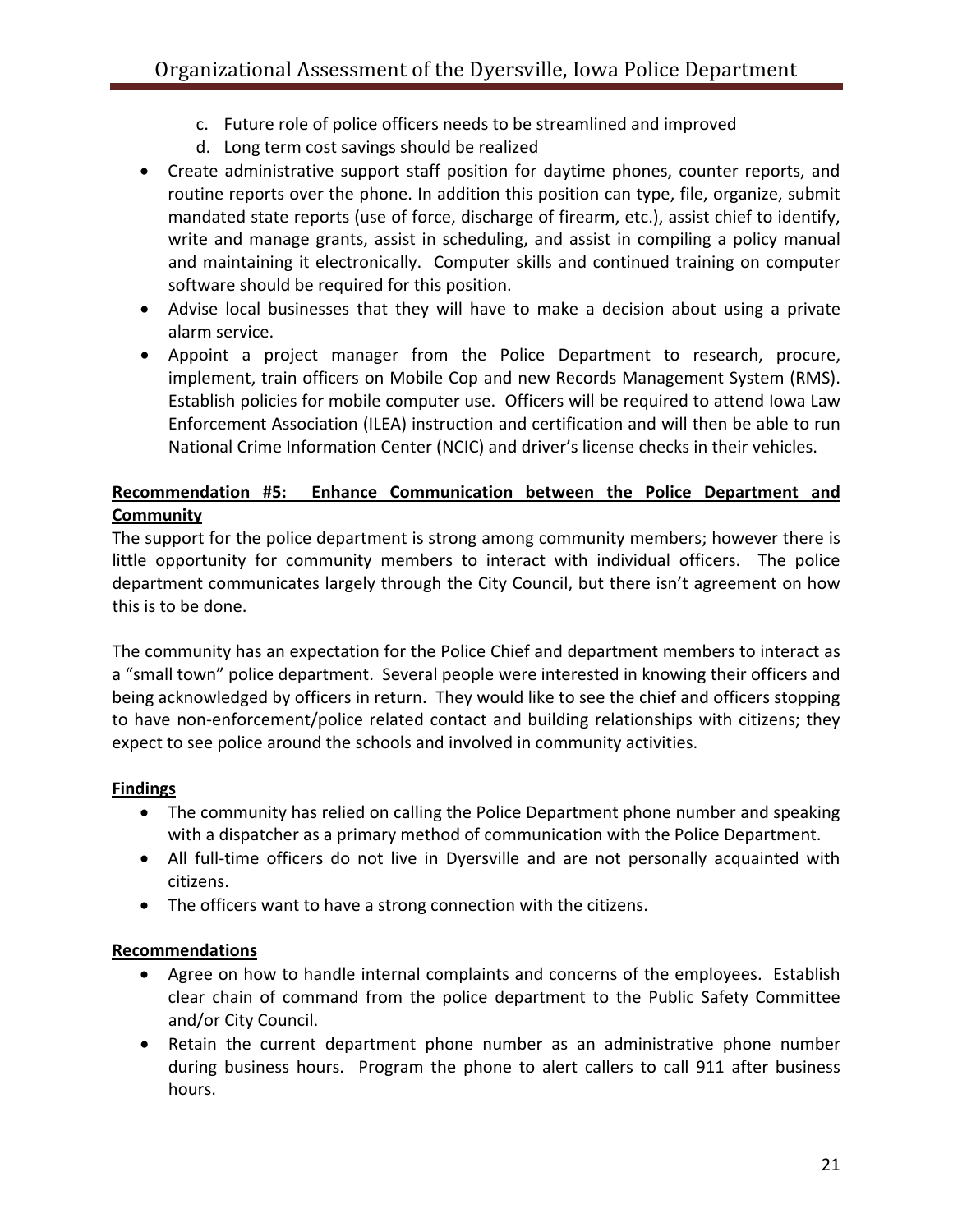- Install a phone inside the police department lobby<sup>[6](#page-21-0)</sup> that is answered by the 911 Center which may dispatch a Dyersville police officer if necessary.
- Department should utilize the web site more effectively to provide information to the public.
- Create new reporting tools to City Council.
- Officers, especially the chief should participate in community groups.
- Seek ways to reestablish relationships with the schools.
- Police Department to provide public education on public safety issues; create a periodic newsletter and disseminate by e‐mail; submit articles of public interest (beyond the crime report) to the Commercial.
- Some departments initiate a "Citizens Academy" which serves as an excellent community education and communication tool.

#### **Recommendation #6: Update and Develop Mutual Aid Agreements**

Community members clearly have differences of opinion about what role the Police Department should play in responding to calls and emergencies outside of the City's boundaries. There is a feeling that the time spent in Dyersville by County deputies is not *quid pro quo.* The police officers generally notify a back‐up officer (if available) or the County when they leave the city limits.

#### **Findings**

- Sheriff Vrotsos said "We are more than willing to work with Dyersville on all aspects of law enforcement." The Dubuque County Sheriff's office responds to all critical incidents and major case investigations when requested by Dyersville.
- Dyersville Dispatch receives calls for service from residents outside the city limits.
- Response to calls for service in the County is not regularly reviewed by Dyersville and the Sheriff's Office (both Dubuque and Delaware).
- The Dyersville police are sometimes the closest available officers to respond to requests for assistance outside of the City of Dyersville.

#### **Recommendations**

- Relationships between top law enforcement officials must improve.
- Mutual aid agreements must be discussed, clarified, and if possible expanded.
- Actual mutual aid and time out of the city will be more easily tracked with the proposed CAD – mobile.
- Mutual aid policy should not be determined by individual police officers it should be determined at the local and county level through dialogue and agreements facilitated by the Public Safety Committee.

<span id="page-21-0"></span> $6$  Several comments were made that people want the main door to the police department to be open around the clock for people who come in with emergencies. Other departments who value this option have installed red lobby phones whereby a person can contact dispatch 911 by picking up the receiver, and the on‐duty car may be dispatched.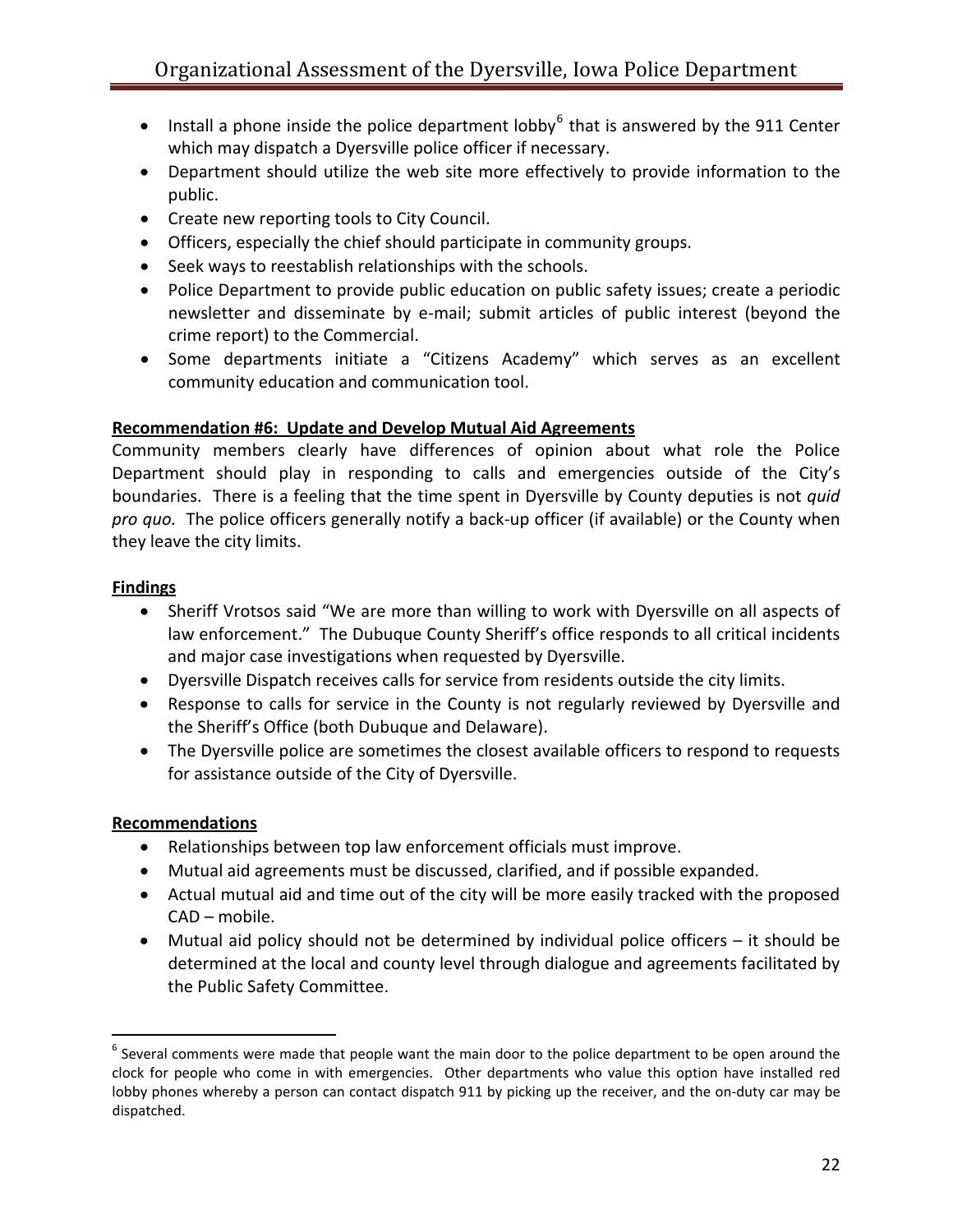• Design a process by which mutual aid is consistently reviewed by Dyersville and the Sheriff's Office (both Dubuque and Delaware).

#### **Recommendation #7: Implement a Formal Training Program**

Although the community believes that the police are effective, The County Attorney's Office and the Sheriff's offices in both Dubuque and Delaware expressed concerns over the quality of investigations in Dyersville. There is some concern about the level of training for the newer Dyersville police officers with regard to such basic skills as report writing. There is also a concern about the level of training for the investigation of crime and the preparation of warrants, complaints, and court testimony.

Training plans for police officers should be based on the mission and the goals of the police department. Understanding the level of services should drive the training in the department. Annual training and development plans for the officers and chief should be done in conjunction with the employee's supervisor. People expect that police officers are capable of handling all types of crime. (For example, if the Dyersville Police Department is the only entity that is in physical proximity to respond to active shooter calls, the officers should be trained and equipped to do so. If a common problem police respond to is barking dog calls, expertise can be developed by training on animal complaints.)

#### **Findings**

- Officer training and staff development is not driven through long and short-term goal setting.
- Officers are seeking a more organized, formal and professional development training program.
- The Dubuque Sheriff's Office and the County Attorney's Office offer free training, but it is seldom attended by Dyersville officers.
- There are questions about protocol and responsibilities of police at accident scenes and medicals. Police and EMS do not train together or conduct post event debriefings.
- Agencies outside of Dyersville report that the quality of police response and reporting, information sharing and investigations should be improved through training.

#### **Recommendations**

- As policies are adopted, ensure that all police are trained on them, and that each officer (including the chief) signs off on them. Policies should be available to the officers electronically, and officers should be notified of updates in writing. Signed receipts of policies should be retained.
- At the time dispatch is restructured, position descriptions for administrative staff position(s) should include training on new and existing software systems (CAD/RMS).
- At the time dispatch is restructured, ensure administrative staff continues training and certification for running state and local records checks (NCIC).
- Questions about whether officers should direct traffic or investigate accidents can be addressed through training with Fire and EMS.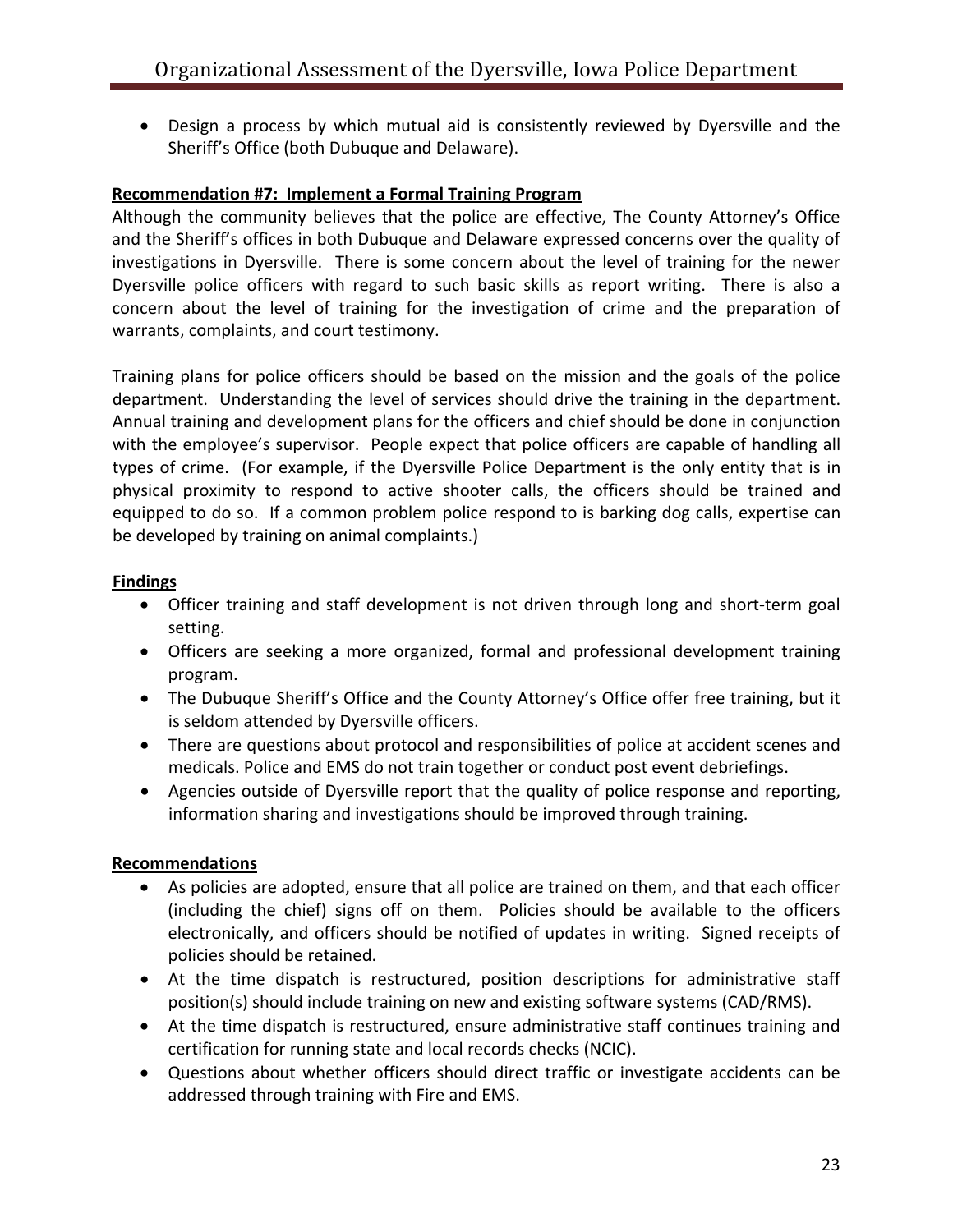- Increase the level of training for the Dyersville officers through an organized accepted field‐training program.
- Increase the level of training for the Dyersville officers by participating in training with Dubuque County Sheriff and County Attorney.

#### **Recommendation #8: Organize Property and Evidence Storage Space**

Issues with property retention, evidence handling, and property disposal cause liability issues for cities and police departments in terms of civil litigation, but may also compromise criminal convictions. Property and evidence must be safely secured and accurately tracked in order to maintain a chain of evidence. Provisions for items which are too large for the property room must also be made. Careful records of disposal of contraband must be retained. Procedures for handling evidence should be developed by the police department. Procedures for the disposal of property should be set forth by city ordinance. At no time should the chief, the police department or individual officers keep items that have been abandoned, found, forfeited, seized, donated, or otherwise obtained without implicit approval by the City Council.

#### **Findings**

- The storage space for property is an unventilated locker in the middle of the police administrative area.
- The property room is accessed by an electronic combination lock that does not have the capacity to retain dated records of entry by individuals.
- It appears difficult for officers to adequately secure seized property.
- It is unknown when the last audit of the property contained in the room was made.
- It is unknown if the property room can safety retain items that corrode or rust (i.e. firearms).

#### **Recommendations**

- Determine best practices in property and evidence.
- Develop internal policies and procedures for property and evidence.
- The police officers should have access to property lockers where they can confidently control the chain of evidence.
- All property items should be associated with a case report number and logged in and out of the property room.
- An officer other than the chief should serve as the property officer with appropriate oversight by a supervisor.
- City ordinance is needed to establish how the police department should dispose of property and evidence, including used police vehicles.

#### **Recommendation #9: Build a Positive Labor‐Management Relations Culture**

When evaluating an operation or a department it is important to make an assessment of the workplace culture. This is defined by such things as internal stress levels, morale, levels of communication, and other behavioral characteristics exhibited by top leaders and the staff. A strong workplace culture sustains positive morale, builds teamwork, camaraderie, and serves to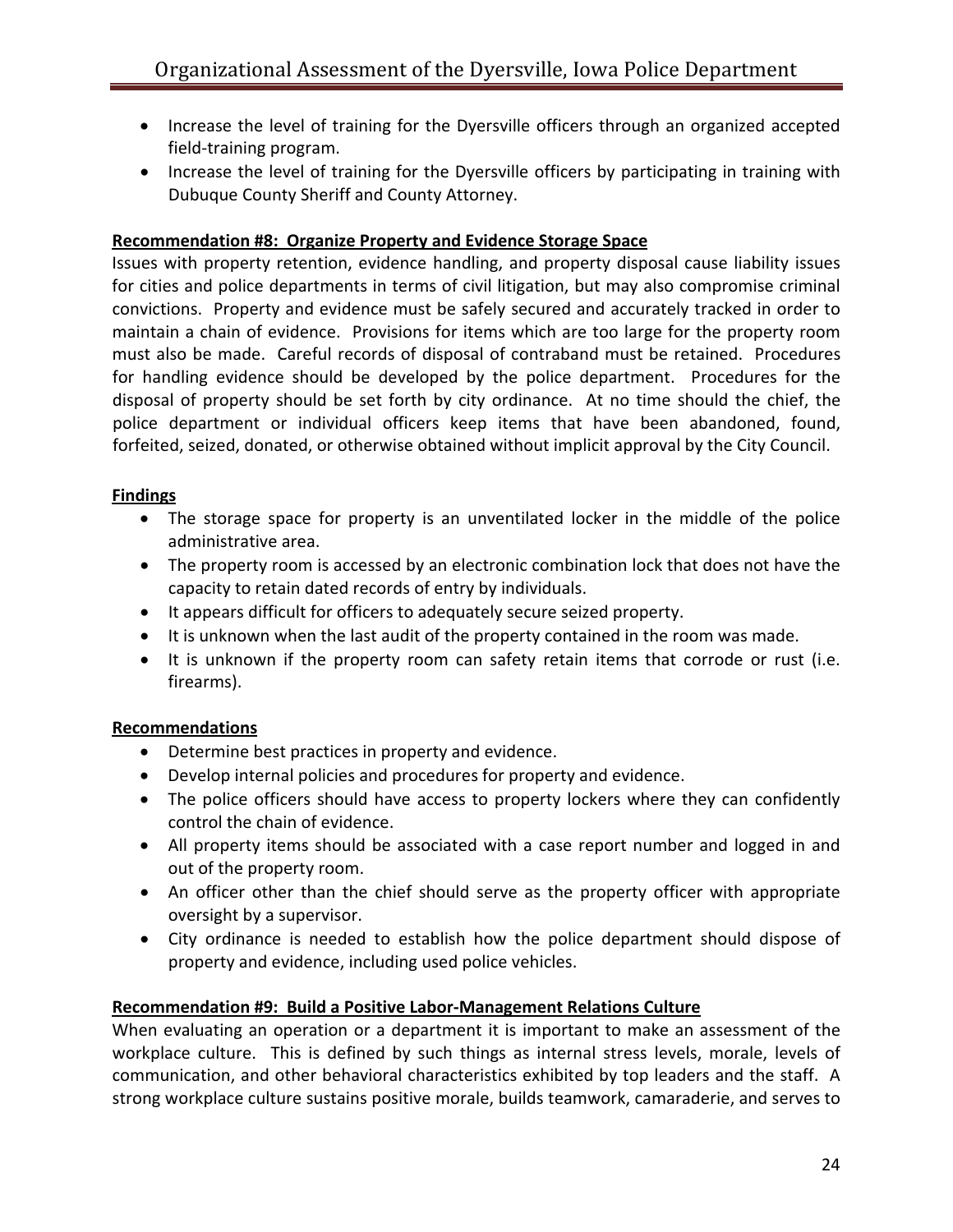create a good working environment. On the contrary, a negative workplace culture, is a seed for discontent, poor morale, greater turnover, and serves to create a negative working environment. If the workplace culture issues are not addressed, they will become evident in the external relations with the community and impact the perception of the department and ultimately the service provided to the residents.

#### **Findings**

- The workplace culture has been declining and has become a serious problem within the department most notably over the past 12 months.
- The culture is improving since the day-to-day operations have been lead by Captain Schroeder.
- Turnover rates have declined and the staff compliment has stabilized over the past year.
- The Chief's management style is a leading cause of concern among the officers.
- There are no staff meetings or formal communication procedures.
- The officers and dispatchers have approached a labor union to represent them in their employment with the City.

#### **Recommendations**

- Strengthening the overall workplace culture needs to be a focus of top leadership.
- More regular communication with the City Administration staff and members of the City Council is encouraged.
- Develop new standards for workplace behaviors from the top leaders within the department.
- Share information with the Mayor and Council about policies, strategies, long term goals and objectives – this is equally important regarding crime rates, statistics, and general operating information.
- Develop a ride‐a‐long program with elected officials and police officers.

#### **Recommendation #10: Evaluate Facilities and Police Department Equipment**

The police department should provide a clean and efficient workspace which imparts a sense of pride, discipline, and professionalism. The police department facility should provide safety for officers and citizens including persons in custody. The facility should provide for confidential and safe meeting space for visitors and persons reporting crimes or concerns. It should provide adequate workspace including lighting, ventilation, security, and storage. It should provide space for the daily operations of the police department and space for training. It should provide a locker room for male and female officers and a non‐public restroom. A modern police facility may serve to increase the numbers of persons interested in employment with the City.

#### **Findings**

• Prisoners are walked in through the main entrance to the City Hall and into the police department. Not only is this common area shared by city employees, but with community members who frequent the dance studio above.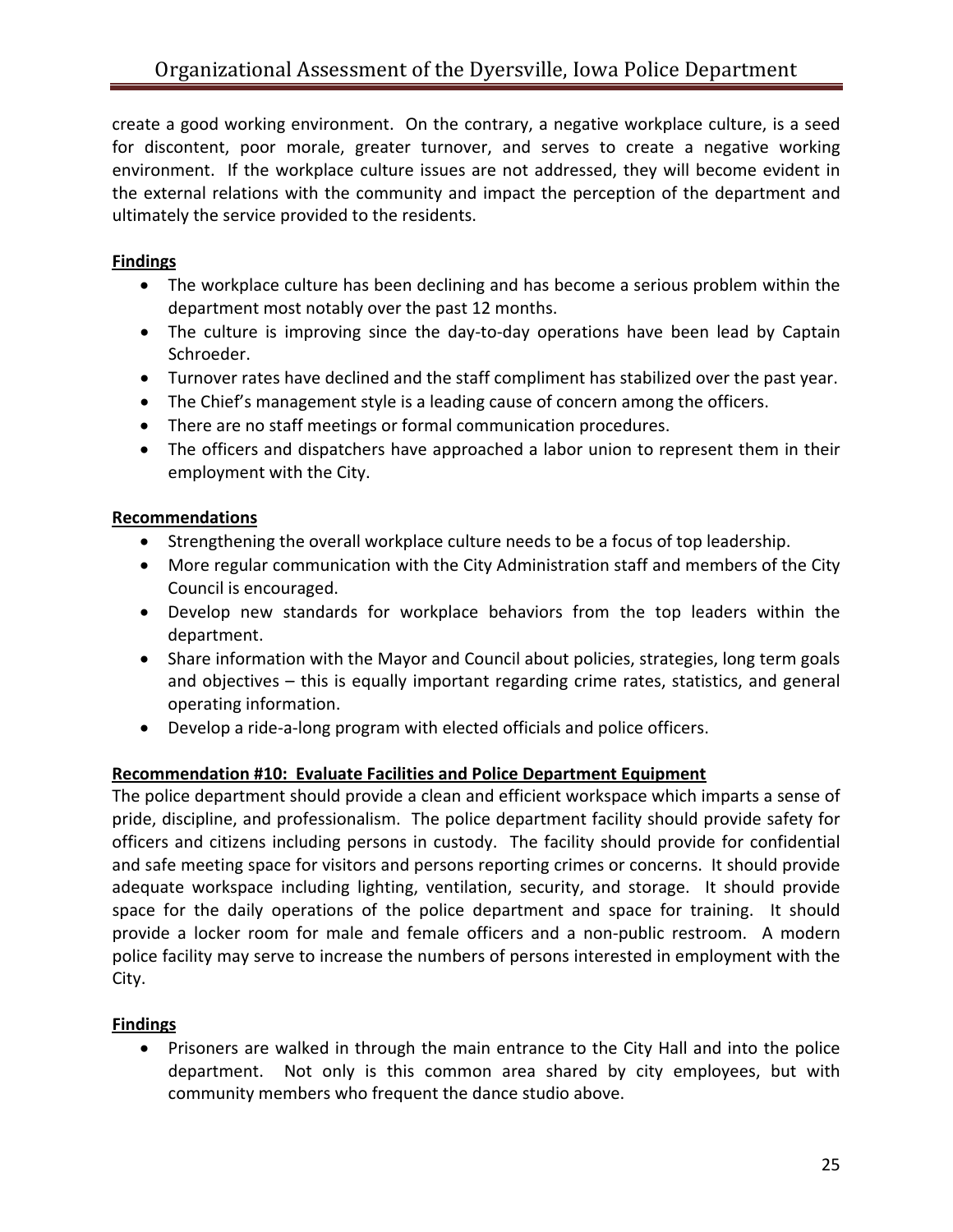- There is no secure entry or sally port attached to the booking area. Officers have no separation between themselves and a prisoner.
- There is no police garage. All of the department vehicles are parked in front of the police department. It is easy for people to know whether the officers are out on patrol or not.

#### **Recommendations**

- A facility study is needed in order to maximize space, facilitate communication within the police department, and to provide a professional atmosphere for police department to operate.
- Audit police department equipment; create a replacement schedule, include items in budget: i.e. Mobile Cop, RMS, in‐squad computers, software, licensing and workstations
- Fleet Management: Patrol to research best practices in squad selection and replacement schedule and make written recommendations to police chief for inclusion in the budget. (Include type of police vehicles, optimum mileage before replacement, and management of the sale and outfitting of the vehicles.)
- Seek creative funding options for possible reserve or community service officer vehicle (i.e. OWI forfeiture, emergency preparedness grant, etc.)
- Police Department to research costs associated with the purchase of rifles, ammunition, and training; present for discussion and approval to city, and seek creative funding if approved.
- Maintain a minimum of four police vehicles. Clarify Police Department rationale for two unmarked squads.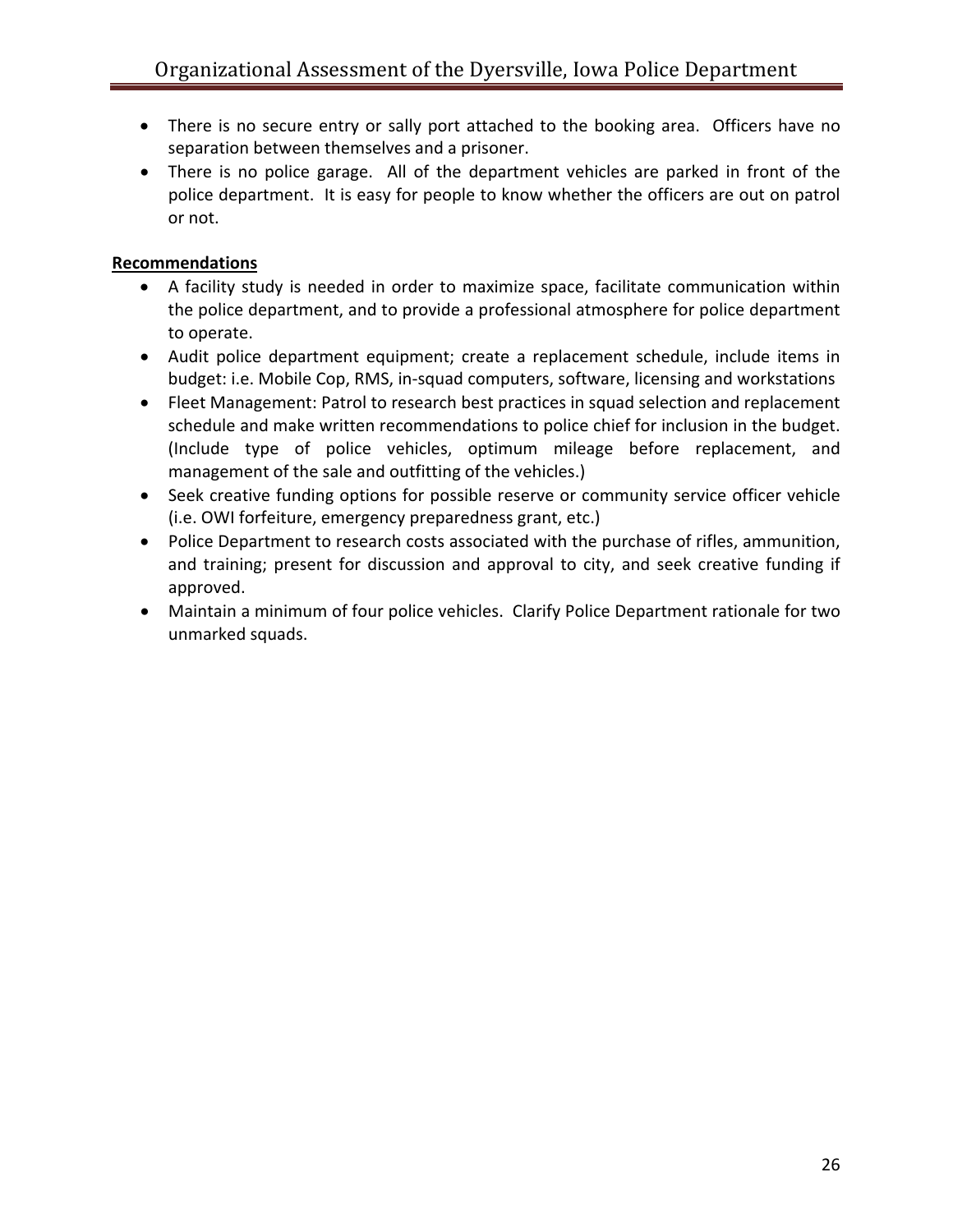### <span id="page-26-0"></span>**Conclusion**

The City of Dyersville should be applauded for its initiative and effort to evaluate the police department during what is clearly a trying and stressful time. City leaders recognize that there are opportunities to enhance and improve the performance, reputation, and vision of the department.

The immediate challenge for the City is to discuss and debate the merits and value of the recommendations within this report. Once that is concluded, then the actions to implement and move forward must be pursued with commitment.

Above all else, it is the perspective of the study authors that the most important step is to develop existing leadership or hire new leadership at the top of the department. The position of and role of the Police Chief is the most important consideration for the City in the immediate future. If the Police Chief is trained and/or hired correctly, the vast majority of these recommendations and improvements – with the support of the City and Dyersville community – will begin to take place naturally in due time and in due course.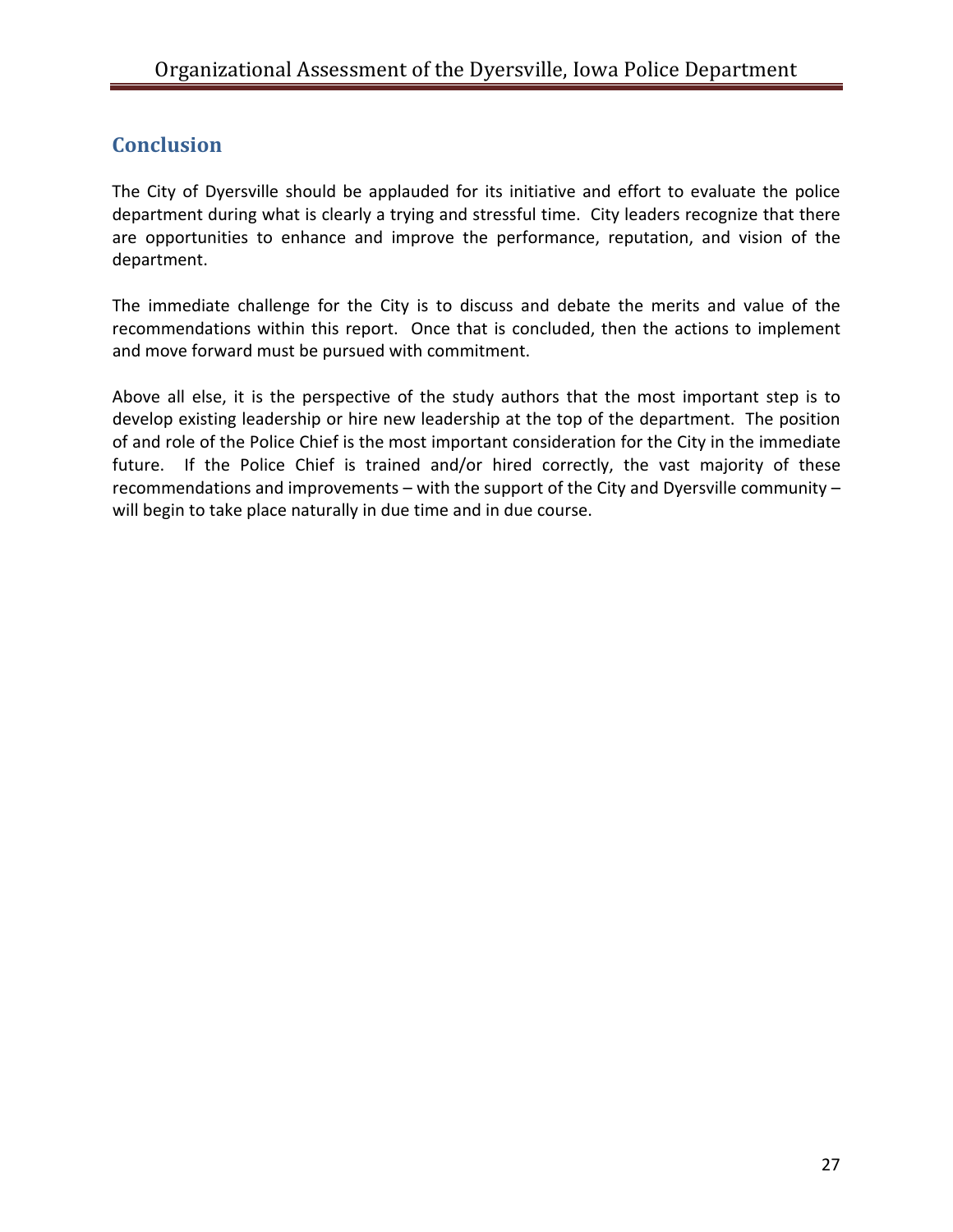### <span id="page-27-0"></span>**Appendix I: Interviews**

The following individuals were interviewed during the course of the study.

- Judy Boge, Head of the Ambulance Crew
- Martin Botts, Police Chief
- Merlin Clemen, Fire Chief
- Mike Comer, Sergeant
- Christine Corken, Dubuque County Attorney's Office
- Scott Crabill, Captain City of Dubuque Police Department
- Terry Drees, Citizen
- Tom Dunkel, Dispatcher
- Mike English, Council Member
- Molly Evers, Council Member
- Eugene Fangman, Police Chief, City of Asbury
- Brent Fox, Officer
- Jim Heavens, Mayor
- Bill Heitzman, Citizen
- Mike Huberty, Citizen
- Chuck Kerker, Citizen
- Robert (Gar) Kramer, Council Member
- Johanna Kuhlman, Officer
- John LeClere, Delaware County Sheriff
- Mick Michel, City Administrator
- Clayton Miller, Officer
- Mark Murphy, 911 Center Manager, City of Dubuque
- Bob Platz, Council Member
- Dan Recker, Officer
- John Rosenthal, Teamsters 120
- Brent Schroeder, Police Captain
- Todd Steffen, Citizen
- Don Vrotsos, Dubuque County Sheriff
- Tony Wagner, Citizen
- Dan Willenborg, Council Member
- Brian Wiskus, Officer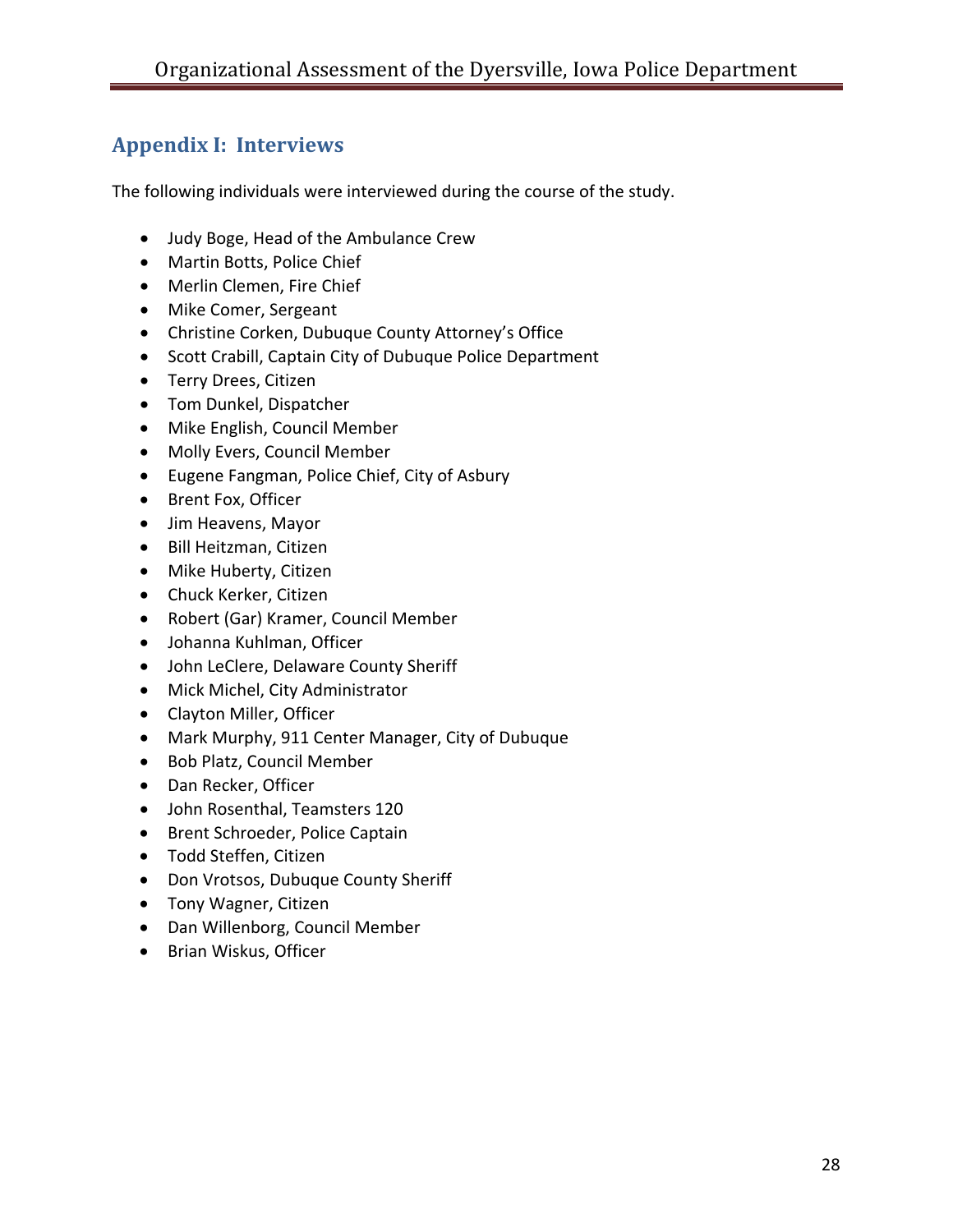### <span id="page-28-0"></span>**Appendix II: Interview Questions**

#### **City of Dyersville, Iowa For Police Officers and Dispatchers February 2011**

- 1. Introduction and general background of study.
- 2. What do you like best about working for the department and City of Dyersville?
- 3. What are the top three to five things the community expects from their police department? What has the department done to ensure that these expectations are met?
- 4. What are your concerns or top three to five issues within the department? (What keeps you up at night, if anything?)
- 5. In your opinion what are the main goals of the department? Describe what you currently do to help the department achieve its goals?
- 6. In your opinion what should the department continue, stop or start doing?
- 7. Do you believe the department is structured and organized optimally?
- 8. From a workplace perspective:
	- a. How would you describe the communication within the department?
	- b. How would you describe the levels of stress in the department?
- 9. Where will the department be in five years? What programs, services and functions of the department might be different in 2015, if anything?
- 10. In challenging financial times, communities are turning to neighbors and other governments to streamline and share services; in your mind, what opportunities might be out there for the department?
- 11. Is there anything you'd like to share that we haven't covered?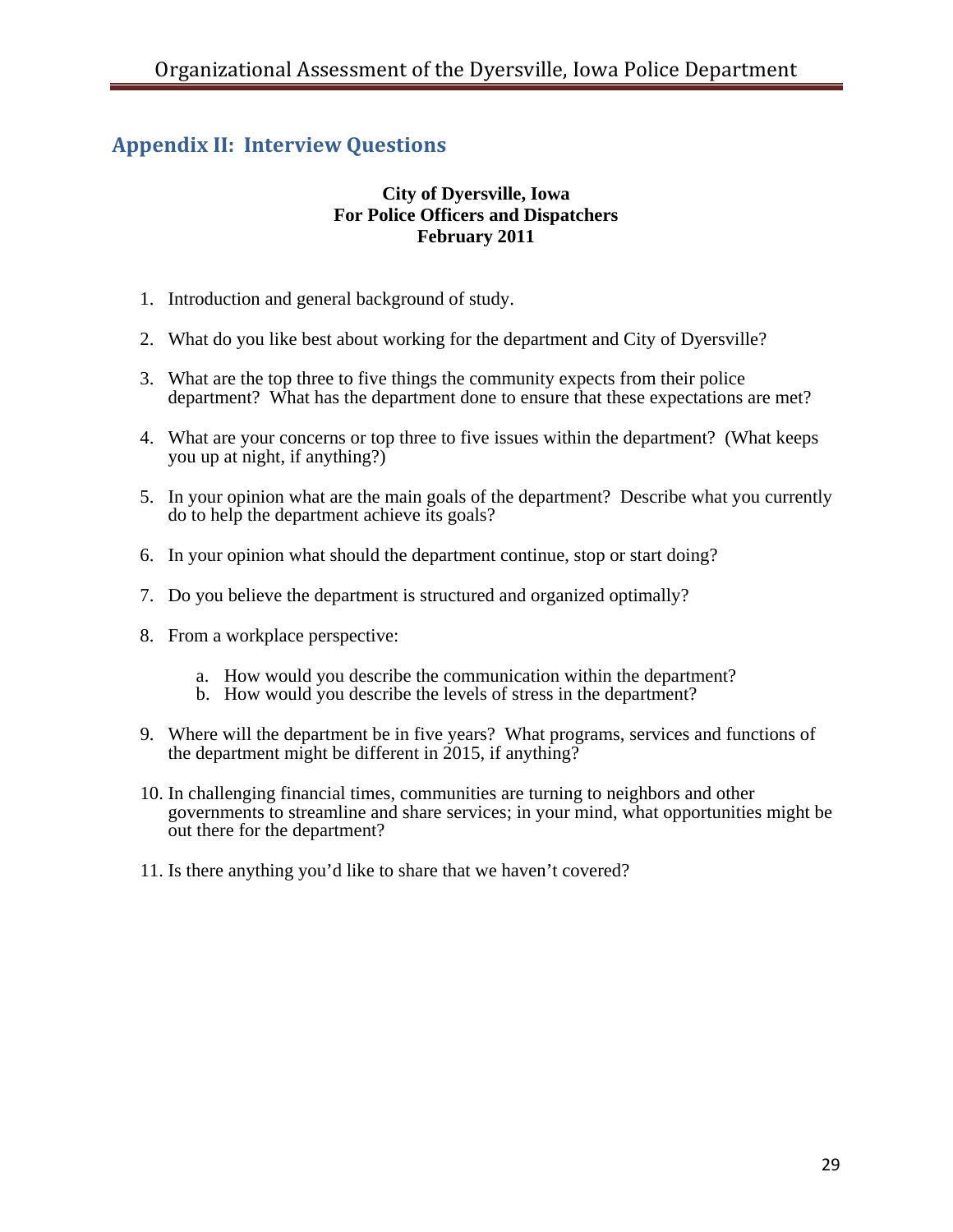#### **City of Dyersville, Iowa For all City Officials and Citizens other than Police Officers and Dispatchers February 2011**

- 1. Introduction and general background of study.
- 2. What are the top three to five things the community expects from their police department? What has the department done within the past year to ensure that these expectations are met?
- 3. What are your top three to five issues within the department?
- 4. How would you define community policing and is this a priority in the department? Why or why not?
- 5. What is the perception of the department with your friends and neighbors? Probe the answer.
- 6. In your opinion what should the department continue, stop or start doing?
- 7. Do you believe the department is structured and organized optimally?
- 8. Where will the department be in five years? What programs, services and functions of the department might be different in 2015, if anything?
- 9. In challenging financial times, communities are turning to neighbors and other governments to streamline and share services; in your mind, what opportunities might be out there for the department?
- 10. Is there anything you'd like to share that we have not covered?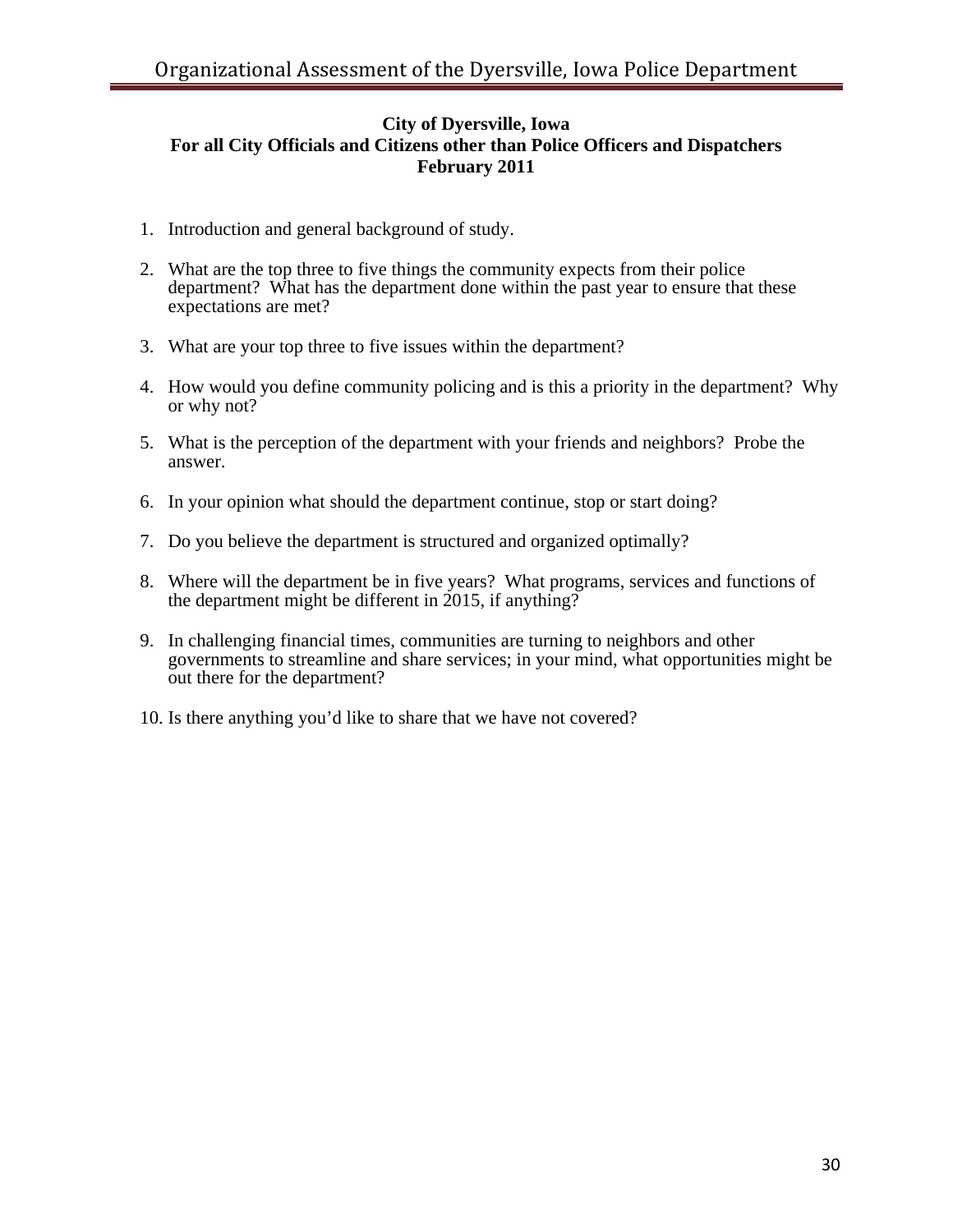### <span id="page-30-0"></span>**Appendix III: Desirable Qualities for a Police Chief**

dentified during Field Work, February 16‐17, 2011 and in the Police Officer interviews. I Qualities of Police Chief are listed in no particular order.

- Involved in community
- Friendly
- Visible
- Competent
- Knows small town police work
- Leader
- Integrity
- Honesty
- Open to new ideas
- Multi‐dimensional
- Respectful
- People person
- Fair
- Visionary
- Futuristic
- Collaborative
- Gets along with other departments
- Professional
- Common Sense
- Mentors young officers
- Open door policy
- Trusting
- Hands on Leader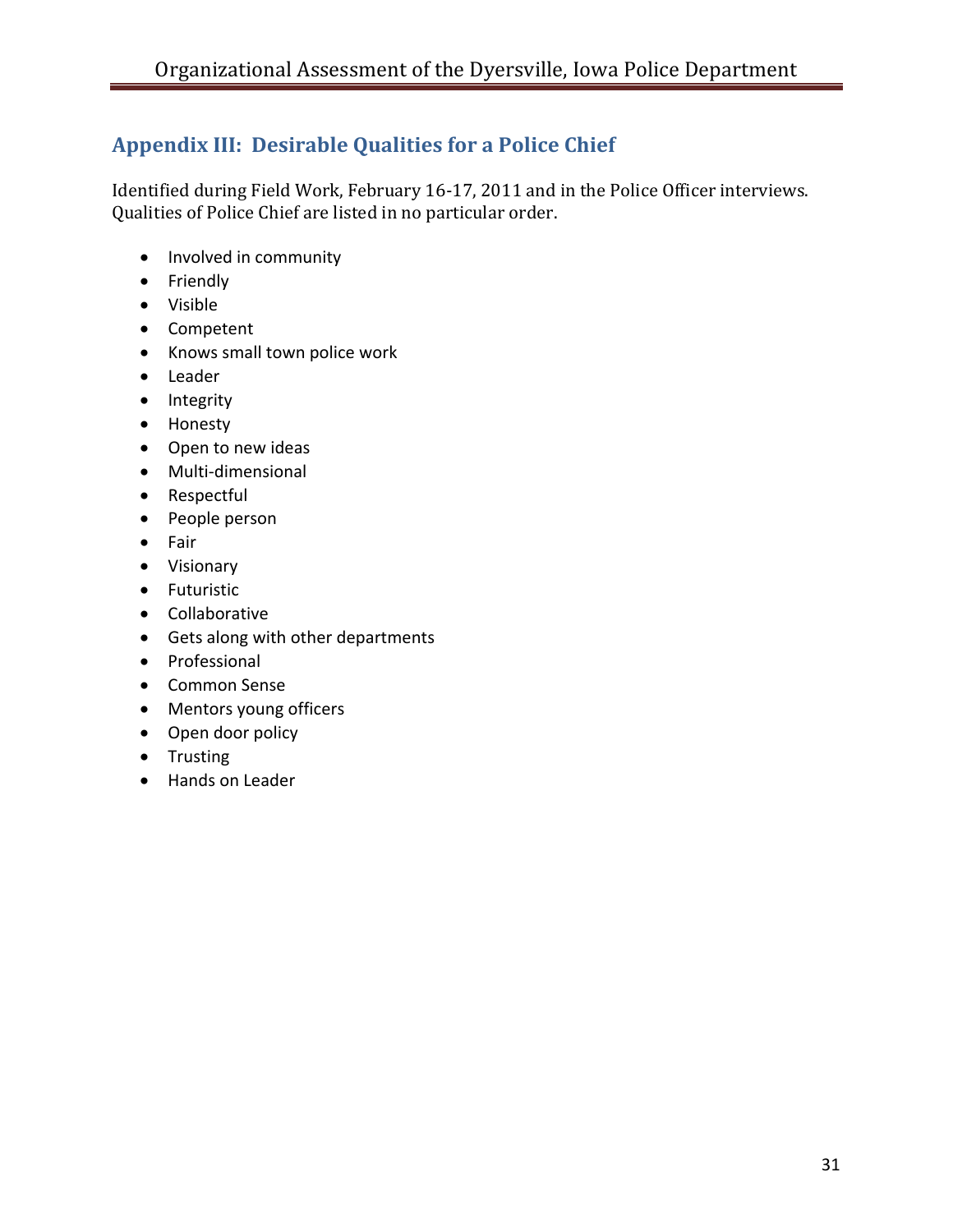### <span id="page-31-0"></span>**Appendix IV: Suggested Policies**

Policies and SOPs may be researched by collecting format and content from International Association of Chiefs of Police (IACP), Lexipol website, Dubuque City Police Department – it uses CLEA for Policies and General Orders – some of which may serve as a go-by for Dyersville.

Dubuque County Sheriff's Office last updated their policy manual in 2007. They are in the process of updating it for 2011 – a review of the Sheriff's policies might be helpful to the department in terms of cooperation, coordination, and consistency.

It might be helpful to write, organize and color code in order of (1) High risk, high frequency non-discretionary time tasks, (2) High risk, low frequency non-discretionary time tasks, (3) High risk, moderate frequency, discretionary time tasks, (4) Low risk, high frequency non‐ discretionary time tasks, and (5) Low risk, low frequency, discretionary time tasks.

Some high priority policies which are of high risk to the city in terms of safety and have criminal and/or legal implications include:

- 1. Use of Deadly Force
- 2. Use of Force (force continuum)
- 3. Pursuit Policy
- 4. Weapons
- 5. Child Abduction (Amber Alert)
- 6. Active Shooter Response
- 7. Officer Misconduct Complaints
- 8. Warrantless Entry
- 9. Property & Evidence
- 10. Missing Persons
- 11. Death Investigations
- 12. Barricaded Subjects
- 13. Crisis Response (Mental Illness)
- 14. Operating While Intoxicated
- 15. Arrests & Detention
- 16. Search and Seizure
- 17. Major Case Investigations
- 18. Training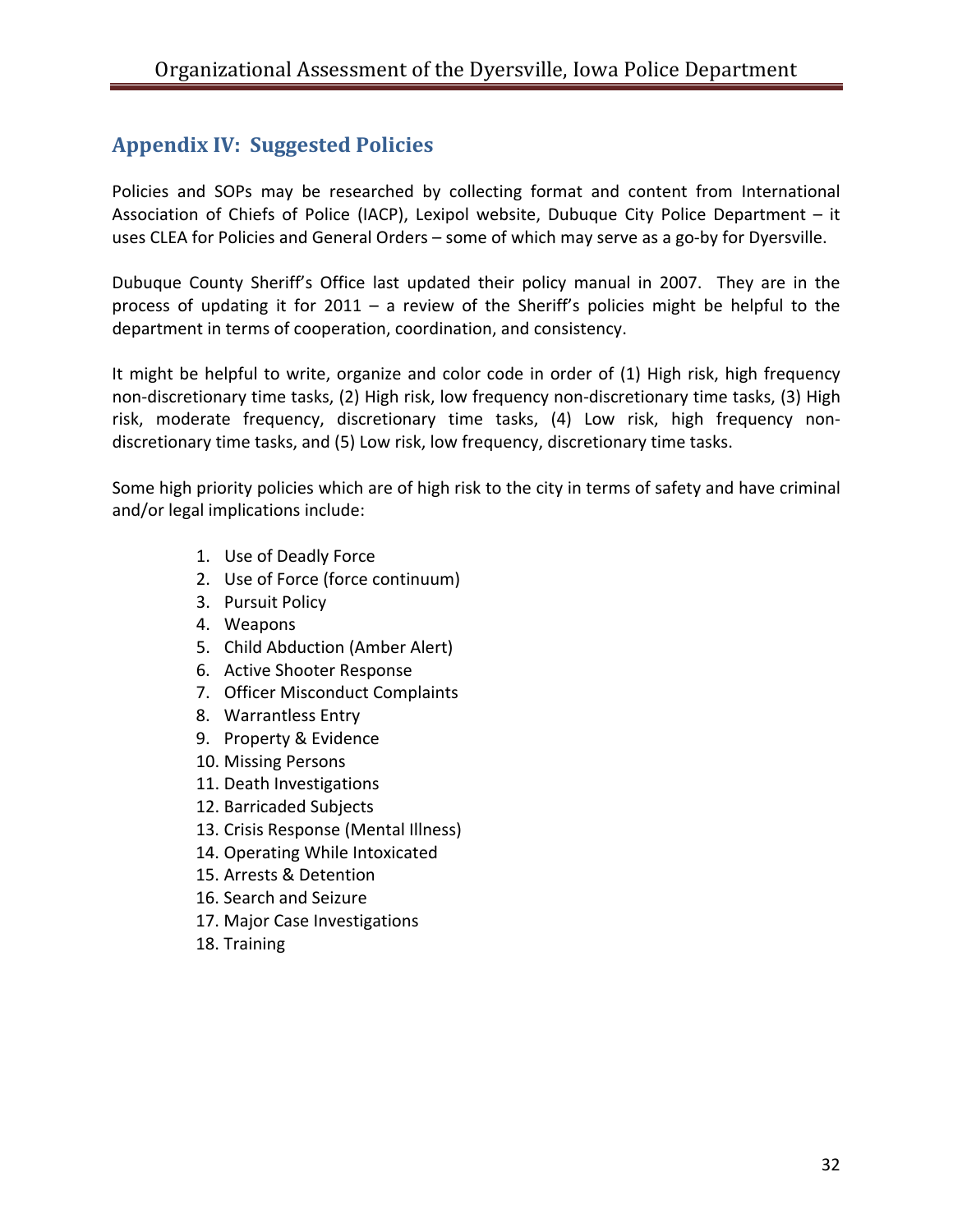### <span id="page-32-0"></span>**Appendix V: Part I and Part II Crimes**

#### **Department of Justice, FBI, Uniform Crime Reporting**

Uniform Crime Reporting (UCR) Program divides offenses into two groups, Part I and Part II crimes. Each month, contributing agencies submit information on the number of Part I offenses known to law enforcement; those offenses cleared by arrest or exceptional means; and the age, sex, and race of persons arrested for each of the offenses. Contributors provide only arrest data for Part II offenses.

The UCR Program collects data about **Part I** offenses in order to measure the level and scope of crime occurring throughout the Nation. The Program's founders chose these offenses because they are serious crimes, they occur with regularity in all areas of the country, and they are likely to be reported to police. The **Part I** offenses are:

**Criminal homicide** —a.) Murder and non-negligent manslaughter: the willful (non-negligent) killing of one human being by another. Deaths caused by negligence, attempts to kill, assaults to kill, suicides, and accidental deaths are excluded. The Program classifies justifiable homicides separately and limits the definition to: (1) the killing of a felon by a law enforcement officer in the line of duty; or (2) the killing of a felon, during the commission of a felony, by a private citizen. b.) Manslaughter by negligence: the killing of another person through gross negligence. Traffic fatalities are excluded.

**Forcible rape ―**The carnal knowledge of a female forcibly and against her will. Rapes by force and attempts or assaults to rape, regardless of the age of the victim, are included. Statutory offenses (no force used ―victim under age of consent) are excluded.

**Robbery ―**The taking or attempted taking of anything of value from the care, custody, or control of a person or persons by force or threat of force or violence and/or by putting the victim in fear.

**Aggravated assault ―**An unlawful attack by one person upon another for the purpose of inflicting severe or aggravated bodily injury. This type of assault usually is accompanied by the use of a weapon or by means likely to produce death or great bodily harm. Simple assaults are excluded.

**Burglary (breaking or entering)** ―The unlawful entry of a structure to commit a felony or a theft. Attempted forcible entry is included.

**Larceny‐theft (except motor vehicle theft)** ―The unlawful taking, carrying, leading, or riding away of property from the possession or constructive possession of another. Examples are thefts of bicycles or automobile accessories, shoplifting, pocket‐picking, or the stealing of any property or article that is not taken by force and violence or by fraud. Attempted larcenies are included. Embezzlement, confidence games, forgery, worthless checks, etc., are excluded.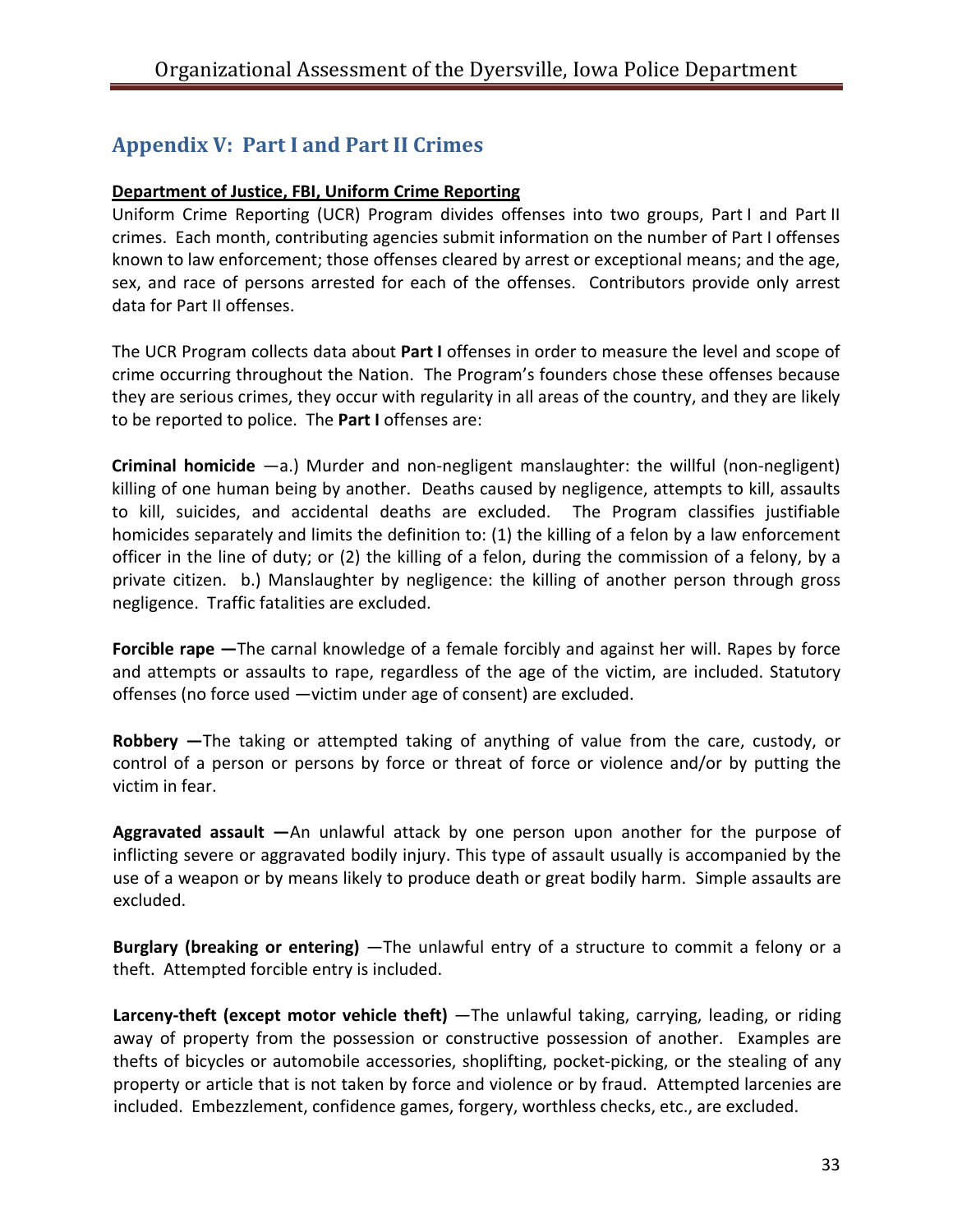**Motor vehicle theft** ―The theft or attempted theft of a motor vehicle. A motor vehicle is self‐ propelled and runs on land surface and not on rails. Motorboats, construction equipment, airplanes, and farming equipment are specifically excluded from this category.

**Arson** ―Any willful or malicious burning or attempt to burn, with or without intent to defraud, a dwelling house, public building, motor vehicle or aircraft, personal property of another, etc.

The **Part II** offenses, for which only arrest data are collected, are:

**Other assaults (simple)** ―Assaults and attempted assaults which are not of an aggravated nature and do not result in serious injury to the victim.

**Forgery and counterfeiting** ―The altering, copying, or imitating of something, without authority or right, with the intent to deceive or defraud by passing the copy or thing altered or imitated as that which is original or genuine; or the selling, buying, or possession of an altered, copied, or imitated thing with the intent to deceive or defraud. Attempts are included.

**Fraud ―**The intentional perversion of the truth for the purpose of inducing another person or other entity in reliance upon it to part with something of value or to surrender a legal right. Fraudulent conversion and obtaining of money or property by false pretenses. Confidence games and bad checks, except forgeries and counterfeiting, are included.

**Embezzlement** —The unlawful misappropriation or misapplication by an offender to his/her own use or purpose of money, property, or some other thing of value entrusted to his/her care, custody, or control.

**Stolen property; buying, receiving, possessing** ―Buying, receiving, possessing, selling, concealing, or transporting any property with the knowledge that it has been unlawfully taken, as by burglary, embezzlement, fraud, larceny, robbery, etc. Attempts are included.

**Vandalism** ―To willfully or maliciously destroy, injure, disfigure, or deface any public or private property, real or personal, without the consent of the owner or person having custody or control by cutting, tearing, breaking, marking, painting, drawing, covering with filth, or any other such means as may be specified by local law. Attempts are included.

**Weapons; carrying, possessing, etc.** ―The violation of laws or ordinances prohibiting the manufacture, sale, purchase, transportation, possession, concealment, or use of firearms, cutting instruments, explosives, incendiary devices, or other deadly weapons. Attempts are included.

**Prostitution and commercialized vice** ―The unlawful promotion of or participation in sexual activities for profit, including attempts.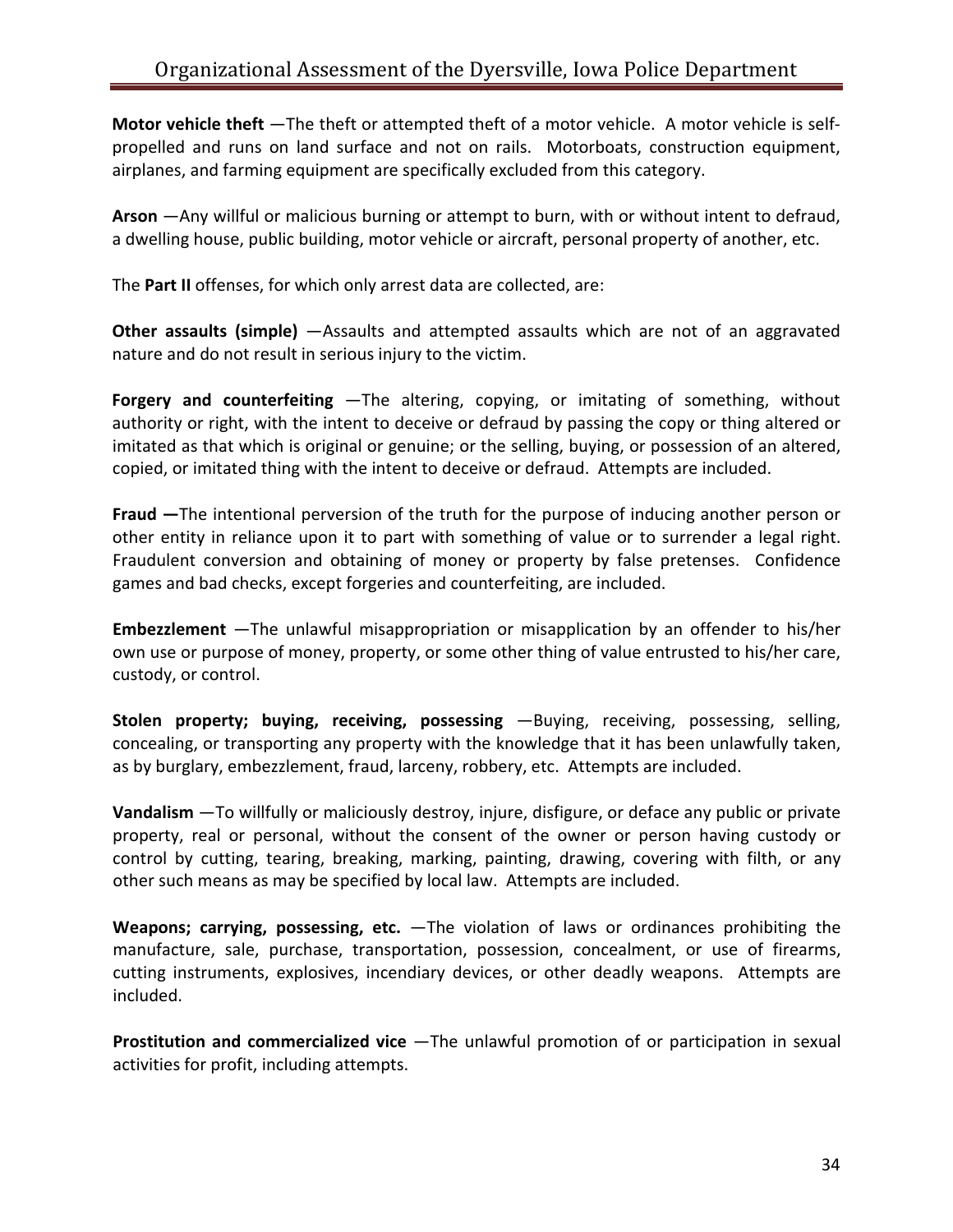**Sex offenses** (except forcible rape, prostitution, and commercialized vice) ―Statutory rape, offenses against chastity, common decency, morals, and the like. Attempts are included.

**Drug abuse violations** ―The violation of laws prohibiting the production, distribution, and/or use of certain controlled substances. The unlawful cultivation, manufacture, distribution, sale, purchase, use, possession, transportation, or importation of any controlled drug or narcotic substance. Arrests for violations of state and local laws, specifically those relating to the unlawful possession, sale, use, growing, manufacturing, and making of narcotic drugs. The following drug categories are specified: opium or cocaine and their derivatives (morphine, heroin, codeine); marijuana; synthetic narcotics —manufactured narcotics that can cause true addiction (demerol, methadone); and dangerous nonnarcotic drugs (barbiturates, benzedrine).

**Gambling** ―To unlawfully bet or wager money or something else of value; assist, promote, or operate a game of chance for money or some other stake; possess or transmit wagering information; manufacture, sell, purchase, possess, or transport gambling equipment, devices, or goods; or tamper with the outcome of a sporting event or contest to gain a gambling advantage.

**Offenses against the family and children** ―Unlawful nonviolent acts by a family member (or legal guardian) that threaten the physical, mental, or economic well-being or morals of another family member and that are not classifiable as other offenses, such as Assault or Sex Offenses. Attempts are included.

**Driving under the influence** ―Driving or operating a motor vehicle or common carrier while mentally or physically impaired as the result of consuming an alcoholic beverage or using a drug or narcotic.

**Liquor laws** ―The violation of state or local laws or ordinances prohibiting the manufacture, sale, purchase, transportation, possession, or use of alcoholic beverages, not including driving under the influence and drunkenness. Federal violations are excluded.

**Drunkenness** ―To drink alcoholic beverages to the extent that one's mental faculties and physical coordination are substantially impaired. Excludes driving under the influence.

**Disorderly conduct** ―Any behavior that tends to disturb the public peace or decorum, scandalize the community, or shock the public sense of morality.

**Vagrancy** ―The violation of a court order, regulation, ordinance, or law requiring the withdrawal of persons from the streets or other specified areas; prohibiting persons from remaining in an area or place in an idle or aimless manner; or prohibiting persons from going from place to place without visible means of support.